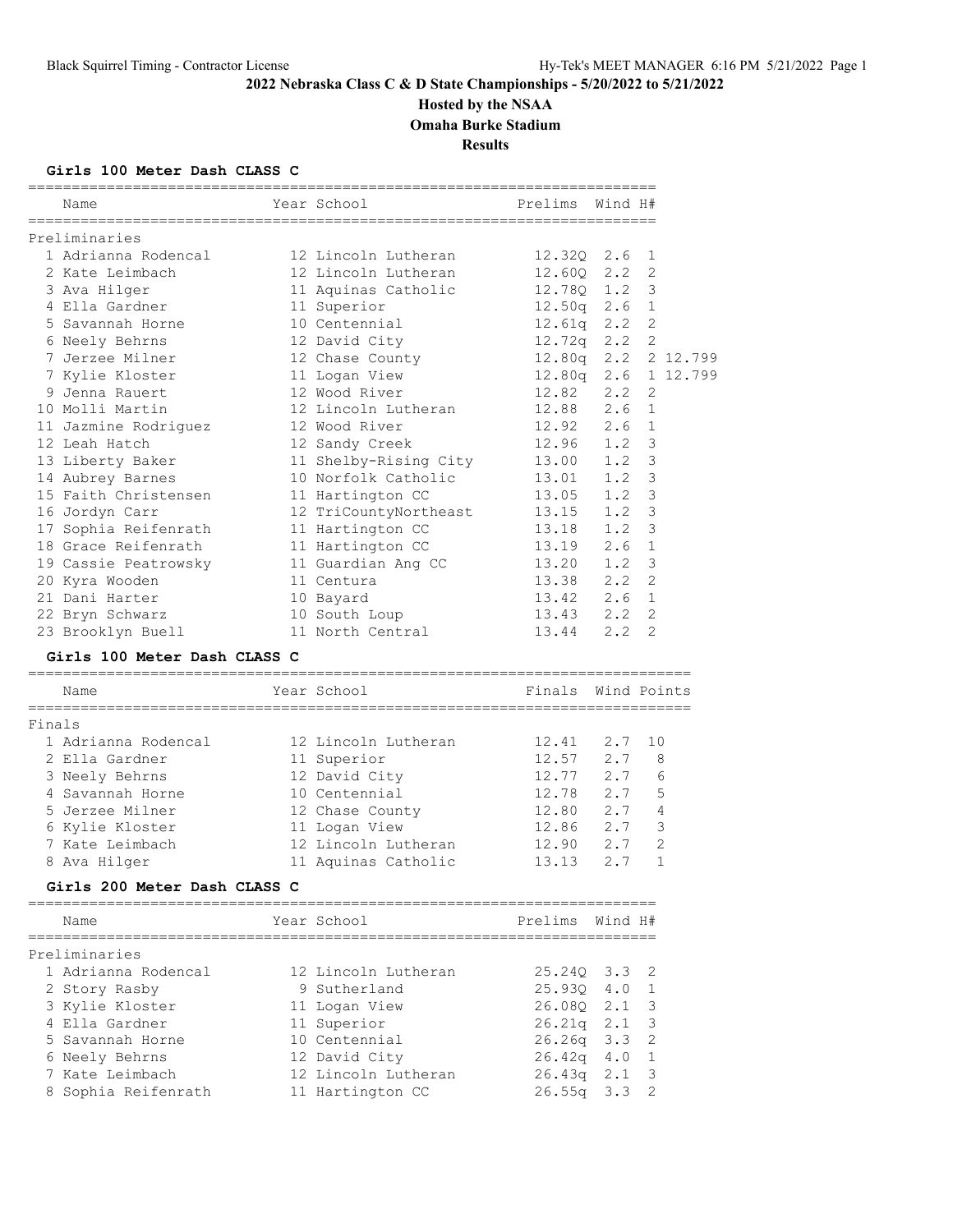# **Hosted by the NSAA**

## **Omaha Burke Stadium**

## **Results**

## **....Girls 200 Meter Dash CLASS C**

| 9 Teresa Ouinn       | 12 Bishop Neumann     | 26.59 | $3.3 \quad 2$ |                |
|----------------------|-----------------------|-------|---------------|----------------|
| 10 Ava Hilger        | 11 Aquinas Catholic   | 26.74 | 4.0           | $\mathbf{1}$   |
| 11 Jenna Rauert      | 12 Wood River         | 26.82 | 2.1           | 3              |
| 12 Faith Christensen | 11 Hartington CC      | 27.08 | 2.1           | - 3            |
| 13 Brooklin Hess     | 10 Morrill            | 27.19 | 2.1           | 3              |
| 14 Britta Deden      | 11 Ord                | 27.34 | 2.1           | 3              |
| 15 Tacey From        | 9 Valentine           | 27.41 | $3.3 \quad 2$ |                |
| 16 Macie Peters      | 10 Wood River         | 27.48 | 4.0           | $\overline{1}$ |
| 17 Ainsley Galyen    | 9 West Holt           | 27.50 | 4.0           | $\overline{1}$ |
| 18 Haley Kneifl      | 09 Wisner-Pilger      | 27.53 | 4.0           | $\overline{1}$ |
| 19 Elizabeth Mayer   | 12 Hemingford         | 27.57 | $3.3 \quad 2$ |                |
| 20 Aspen Meyer       | 11 Lourdes Cen Cath   | 27.65 | $3.3 \quad 2$ |                |
| 21 Madison Pingel    | 12 Johnson Cty Cent   | 27.69 | 4.0           | $\overline{1}$ |
| 22 Hannah Dunning    | 11 Doniphan-Trumbul   | 27.93 | 4.0           | $\overline{1}$ |
| 23 Mackenzie Schmid  | 09 Guardian Ang CC    | 27.95 | 2.1           | 3              |
| 24 Kaylei Perry      | 10 Shelby-Rising City | 28.19 | 3.3           | $\mathcal{L}$  |

#### **Girls 200 Meter Dash CLASS C**

|        | Name                | Year School         | Finals |        | Wind Points   |
|--------|---------------------|---------------------|--------|--------|---------------|
| Finals |                     |                     |        |        |               |
|        | 1 Adrianna Rodencal | 12 Lincoln Lutheran | 25.91  | 1.8 10 |               |
|        | 2 Ella Gardner      | 11 Superior         | 26.09  | 1.8    | 8             |
|        | 3 Story Rasby       | 9 Sutherland        | 26.12  | 1.8    | 6             |
|        | 4 Kylie Kloster     | 11 Logan View       | 26.51  | 1.8    | 5             |
|        | 5 Neely Behrns      | 12 David City       | 26.64  | 1.8    | 4             |
|        | 6 Savannah Horne    | 10 Centennial       | 26.79  | 1.8    | 3             |
|        | 7 Kate Leimbach     | 12 Lincoln Lutheran | 26.96  | 1.8    | $\mathcal{D}$ |
|        | 8 Sophia Reifenrath | 11 Hartington CC    | 27.46  | 1.8    |               |

## **Girls 400 Meter Dash CLASS C**

| Name                | Year School                         | Prelims              | H#             |
|---------------------|-------------------------------------|----------------------|----------------|
| Preliminaries       |                                     |                      |                |
| 1 Story Rasby       | 9 Sutherland                        | 57.880 1             |                |
| 2 Bryn McNair       | 11 Chase County                     | 58.290 2             |                |
| 3 Hadley Cheatum    | 11 Summerland                       | 59.970 3             |                |
| 4 Laney Kathol      | 11 Hartington CC 58.90q 2           |                      |                |
| 5 Josi Noble        | 12 Cross County 1:00.04q 3          |                      |                |
| 6 Jocelynn Skoda    | 10 Guardian Ang CC 1:00.61q 3       |                      |                |
| 7 Tacey From        | 9 Valentine                         | $1:00.70q$ 1         |                |
| 8 Tenley Hadwiger   | 12 Amherst                          | $1:00.73q$ 1         |                |
| 9 Brooklin Hess     | 10 Morrill                          | 1:01.36              | $\mathbf{1}$   |
| 10 Ainsley Galyen   | 9 West Holt                         | 1:01.81              | 2              |
| 11 Kinslee Bosak    | 11 Bishop Neumann 1:01.84           |                      | 3              |
| 12 Josie Cleveringa | 10 North Bend Cent 1:02.01          |                      | $\mathbf{1}$   |
| 13 Rachel Lannin    | 09 Malcolm                          | 1:02.16              | 3              |
| 14 Jenna Rauert     | 12 Wood River                       | 1:02.32              | 3              |
| 15 Emma Wakehouse   | 11 Tekamah-Herman                   | 1:02.71              | $\overline{2}$ |
| 16 Jill Parr        | 12 Hastings St Cec 1:03.00          |                      | 3              |
| 17 Lauren Bernecker | 09 Hartington CC 1:03.44 1 1:03.434 |                      |                |
| 18 Mari Keuck       | 09 Omaha Christ Ac                  | $1:03.44$ 2 1:03.437 |                |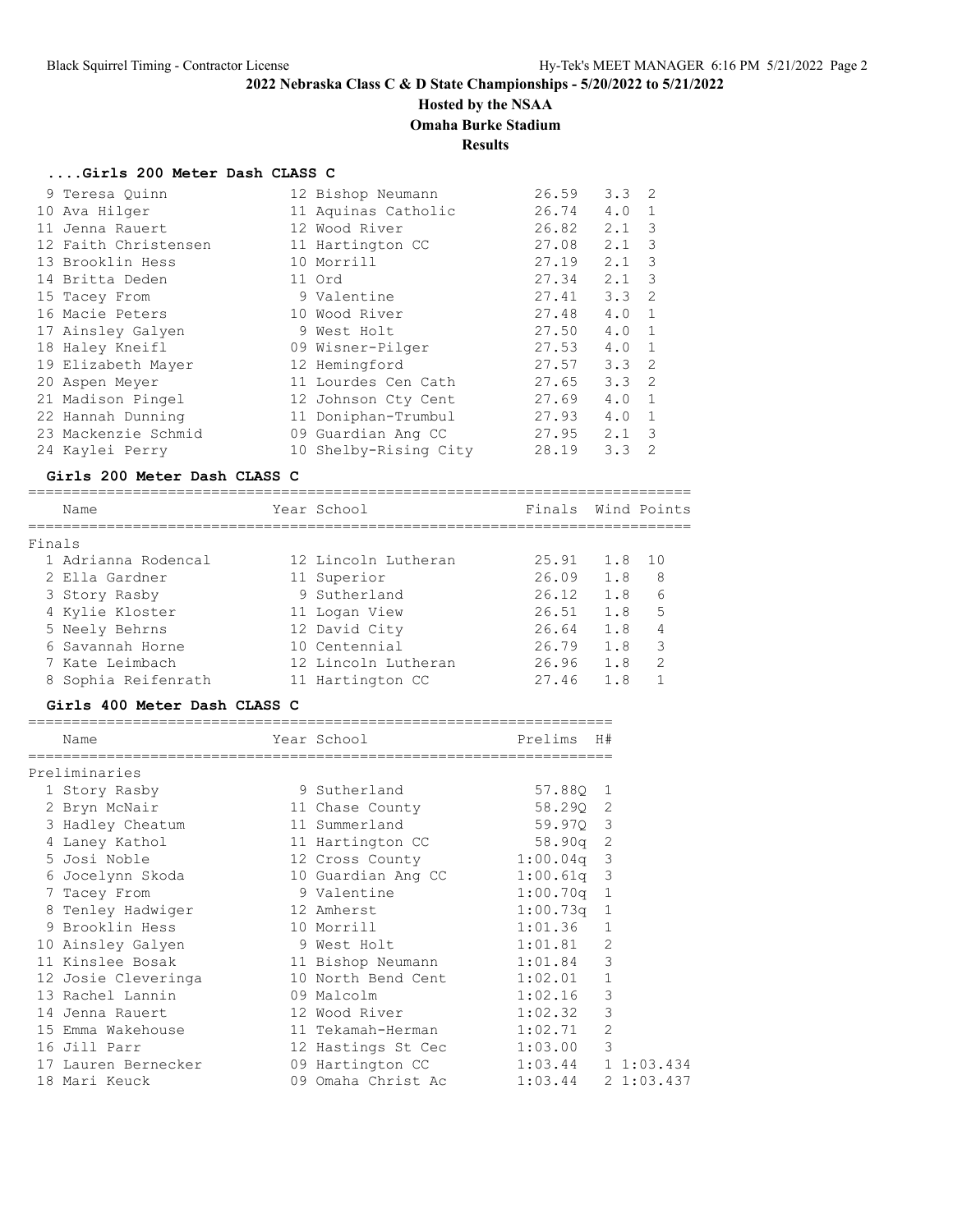# **Hosted by the NSAA**

**Omaha Burke Stadium**

## **Results**

#### **....Girls 400 Meter Dash CLASS C**

| 19 Jenna Heinz      | 12 Sandy Creek      | 1:03.51     |                |
|---------------------|---------------------|-------------|----------------|
| 20 Izzi Brumbaugh   | 09 Nebraska Christ  | 1:03.84     | $\overline{1}$ |
| 21 Cambree Schmaltz | 11 Bayard           | $1:04.44$ 3 |                |
| 22 Lillie Beach     | 11 Malcolm          | 1:05.54     |                |
| -- Jordan Metzler   | 10 Wakefield        | DNF         |                |
| -- Miriam Frasher   | 09 Aquinas Catholic | DNS.        |                |

#### **Girls 400 Meter Dash CLASS C**

## ======================================================================= Name Year School Finals Points ======================================================================= Finals 1 Bryn McNair 11 Chase County 58.18 10 2 Story Rasby 9 Sutherland 58.67 8 3 Laney Kathol 11 Hartington CC 59.63 6 4 Hadley Cheatum 11 Summerland 1:00.14 5 5 Jocelynn Skoda 10 Guardian Ang CC 1:00.44 4 6 Josi Noble 12 Cross County 1:00.83 3 7 Tenley Hadwiger 12 Amherst 1:01.94 2

| 8 Tacey From                                  | 9 Valentine                                     | 1:02.01          | 1              |              |
|-----------------------------------------------|-------------------------------------------------|------------------|----------------|--------------|
| Girls 800 Meter Run CLASS C                   |                                                 |                  |                |              |
| ALLEY 1 Bottom Lanes 1-8, Seeds 5-12          |                                                 |                  |                |              |
| ALLEY 2 Top Lanes 5-8, Seeds 1-4              |                                                 |                  |                |              |
| Name<br>===================================== | Year School                                     | Finals H# Points |                |              |
| 1 Laney Kathol                                | 11 Hartington CC                                | 2:18.27          |                | 2 10         |
|                                               | $1:02.946$ $(1:02.946)$ $2:18.267$ $(1:15.321)$ |                  |                |              |
| 2 Bryn McNair                                 | 11 Chase County                                 | 2:18.30          | 2              | 8            |
| $1:05.814$ $(1:05.814)$                       | $2:18.294$ $(1:12.480)$                         |                  |                |              |
| 3 Story Rasby                                 | 9 Sutherland                                    | 2:22.74          | $\mathcal{L}$  | 6            |
| $1:06.387$ $(1:06.387)$                       | 2:22.735(1:16.348)                              |                  |                |              |
| 4 Mira Fosmer                                 | 11 Louisville                                   | 2:23.74          | $\overline{2}$ | 5            |
| $1:06.166$ $(1:06.166)$                       | $2:23.740$ $(1:17.574)$                         |                  |                |              |
| 5 Hadley Cheatum                              | 11 Summerland                                   | 2:23.82          | $\mathfrak{L}$ | 4            |
| $1:07.149$ $(1:07.149)$                       | $2:23.814$ $(1:16.665)$                         |                  |                |              |
| 6 Chaney Nelson                               | 11 Oakland-Craig                                | 2:23.94          | $\overline{2}$ | 3            |
| $1:07.459$ $(1:07.459)$                       | 2:23.933(1:16.474)                              |                  |                |              |
| 7 Kaitlyn Mlnarik                             | 11 Archbishop Berg                              | 2:24.07          | $\mathbf{1}$   | 2            |
| $1:08.204$ $(1:08.204)$                       | $2:24.062$ $(1:15.858)$                         |                  |                |              |
| 8 Haley Johnson                               | 10 Gordon-Rushville                             | 2:25.55          | $\mathbf{1}$   | $\mathbf{1}$ |
| 1:10.495(1:10.495)                            | $2:25.543$ $(1:15.048)$                         |                  |                |              |
| 9 Kenzie Mosel                                | 12 Elkhorn Valley                               | 2:26.08          | $\mathfrak{L}$ |              |
| $1:07.937$ $(1:07.937)$                       | 2:26.075(1:18.138)                              |                  |                |              |
| 10 Jocelyn Hightree                           | 10 Homer                                        | 2:26.66          | $\mathbf{1}$   |              |
| $1:10.787$ $(1:10.787)$                       | $2:26.651$ $(1:15.864)$                         |                  |                |              |
| 11 Alayna Vargas                              | 10 Hastings St Cec                              | 2:26.73          | $\mathfrak{L}$ |              |
| $1:06.902$ $(1:06.902)$                       | 2:26.730(1:19.828)                              |                  |                |              |
| 12 Jill Parr                                  | 12 Hastings St Cec                              | 2:27.91          | $\overline{2}$ |              |
| $1:07.789$ $(1:07.789)$                       | $2:27.909$ $(1:20.120)$                         |                  |                |              |
| 13 Izzi Brumbaugh                             | 09 Nebraska Christ                              | 2:30.78          | 1              |              |
| 1:09.295(1:09.295)                            | $2:30.772$ $(1:21.477)$                         |                  |                |              |
|                                               |                                                 |                  |                |              |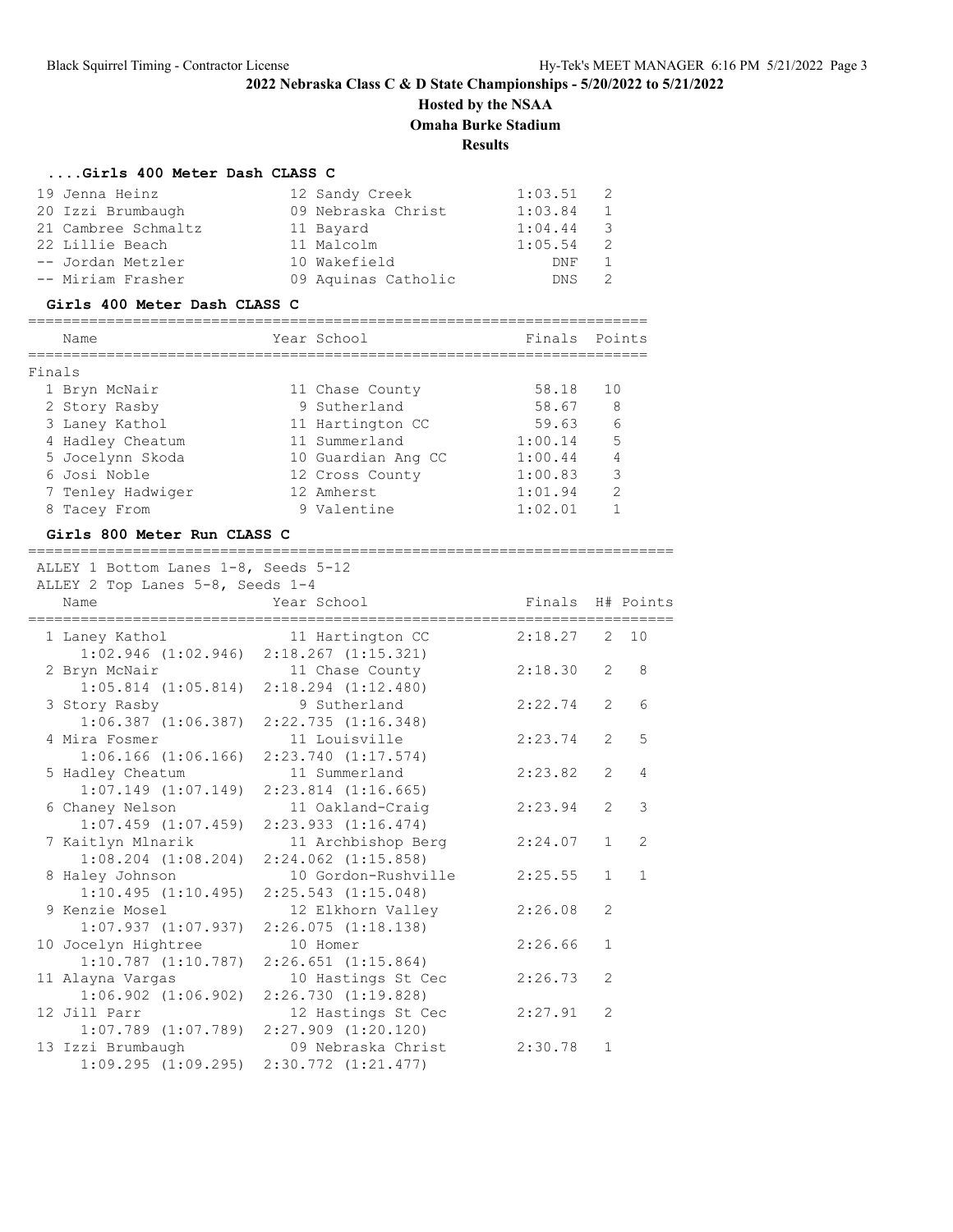## **Hosted by the NSAA**

**Omaha Burke Stadium**

## **Results**

#### **....Girls 800 Meter Run CLASS C**

| 14 Kailey Otto     | 12 Freeman                                      | 2:31.76 | $\mathbf{1}$   |
|--------------------|-------------------------------------------------|---------|----------------|
|                    | $1:11.315$ $(1:11.315)$ $2:31.759$ $(1:20.444)$ |         |                |
| 15 Morgan Miller   | 11 Norfolk Catholic                             | 2:32.87 | $\mathbf{1}$   |
|                    | $1:11.247$ $(1:11.247)$ $2:32.865$ $(1:21.618)$ |         |                |
| 16 Daisy Frick     | 12 North Central                                | 2:33.59 | $\overline{2}$ |
|                    | $1:06.742$ $(1:06.742)$ $2:33.581$ $(1:26.839)$ |         |                |
| 17 Molly Prochaska | 10 Centennial                                   | 2:33.98 | $\mathbf{1}$   |
|                    | $1:11.168$ $(1:11.168)$ $2:33.975$ $(1:22.807)$ |         |                |
| 18 Josee Tesmer    | 10 Amherst                                      | 2:34.12 | $\mathbf{1}$   |
|                    | $1:10.474$ $(1:10.474)$ $2:34.111$ $(1:23.637)$ |         |                |
| 19 Reese Throener  | 11 Guardian Ang CC                              | 2:34.98 | $\mathbf{1}$   |
|                    | $1:09.968$ $(1:09.968)$ $2:34.972$ $(1:25.004)$ |         |                |
| 20 Landri Loos     | 11 Arcadia-Loup Cty                             | 2:35.09 | $\mathcal{L}$  |
|                    | $1:07.639$ $(1:07.639)$ $2:35.081$ $(1:27.442)$ |         |                |
| 21 Madison Mckie   | 10 Stanton                                      | 2:36.27 | $\mathbf{1}$   |
|                    | $1:11.440$ $(1:11.440)$ $2:36.261$ $(1:24.821)$ |         |                |
| 22 Isabella Roche  | 09 Tekamah-Herman                               | 2:37.73 | $\mathbf{1}$   |
|                    | $1:10.931$ $(1:10.931)$ $2:37.728$ $(1:26.797)$ |         |                |
| 23 Reagan Robinson | 10 Sutton                                       | 2:38.11 | $\overline{2}$ |
|                    | $1:07.482$ $(1:07.482)$ $2:38.106$ $(1:30.624)$ |         |                |
| 24 Lindsey Parr    | 09 Hastings St Cec                              | 2:40.50 | $\mathbf{1}$   |
|                    | $1:09.793$ $(1:09.793)$ $2:40.496$ $(1:30.703)$ |         |                |

#### **Girls 1600 Meter Run CLASS C**

======================================================================= ALLEY 1 Bottom Lanes 1-8, Seeds 9-24 ALLEY 2 Top Lanes 5-8, Seeds 1-8 Name **Name** Year School **Finals Points** ======================================================================= 1 Jordyn Arens 10 Crofton 5:17.98 10 1:13.779 (1:13.779) 2:34.964 (1:21.185) 3:58.848 (1:23.884) 5:17.980 (1:19.133) 2 Kenzie Mosel 12 Elkhorn Valley 5:31.69 8 1:15.425 (1:15.425) 2:40.435 (1:25.010) 4:09.840 (1:29.405) 5:31.689 (1:21.850) 3 Lucy Spady 12 Chase County 5:32.39 6 1:16.043 (1:16.043) 2:42.365 (1:26.323) 4:11.671 (1:29.306) 5:32.384 (1:20.714) 4 Kaitlyn Mlnarik 11 Archbishop Berg 5:33.31 5 1:16.739 (1:16.739) 2:45.147 (1:28.409) 4:14.559 (1:29.412) 5:33.310 (1:18.752) 5 Tyrah American Horse 10 Gordon-Rushville 5:33.59 4 1:20.652 (1:20.652) 2:45.989 (1:25.337) 4:13.884 (1:27.896) 5:33.589 (1:19.705) 6 Chaney Nelson 11 Oakland-Craig 5:34.46 3 1:18.467 (1:18.467) 2:46.964 (1:28.498) 4:17.364 (1:30.400) 5:34.451 (1:17.088) 7 Tallianna Martin 11 South Loup 5:34.54 2  $1:14.299$  (1:14.299) 2:38.489 (1:24.190) 4:09.730 (1:31.242) 5:34.540 (1:24.810) 8 Brekyn Kok 11 Cornerstone Chr 5:35.14 1 1:15.696 (1:15.696) 2:42.758 (1:27.062) 4:11.839 (1:29.082) 5:35.133 (1:23.294) 9 Sawyer Benne 09 Lincoln Lutheran 5:35.23 1:18.163 (1:18.163) 2:45.639 (1:27.476) 4:14.595 (1:28.957) 5:35.222 (1:20.627) 10 Hannah Swanson 10 Nebraska Christ 5:36.29 1:18.139 (1:18.139) 2:45.252 (1:27.113) 4:13.980 (1:28.729) 5:36.284 (1:22.304) 11 Alayna Vargas 10 Hastings St Cec 5:40.93 1:13.926 (1:13.926) 2:37.012 (1:23.086) 4:09.547 (1:32.535) 5:40.923 (1:31.376) 12 Chloe Rossow 09 Hastings St Cec 5:49.71 1:16.401 (1:16.401) 2:45.559 (1:29.159) 4:18.745 (1:33.186) 5:49.701 (1:30.956)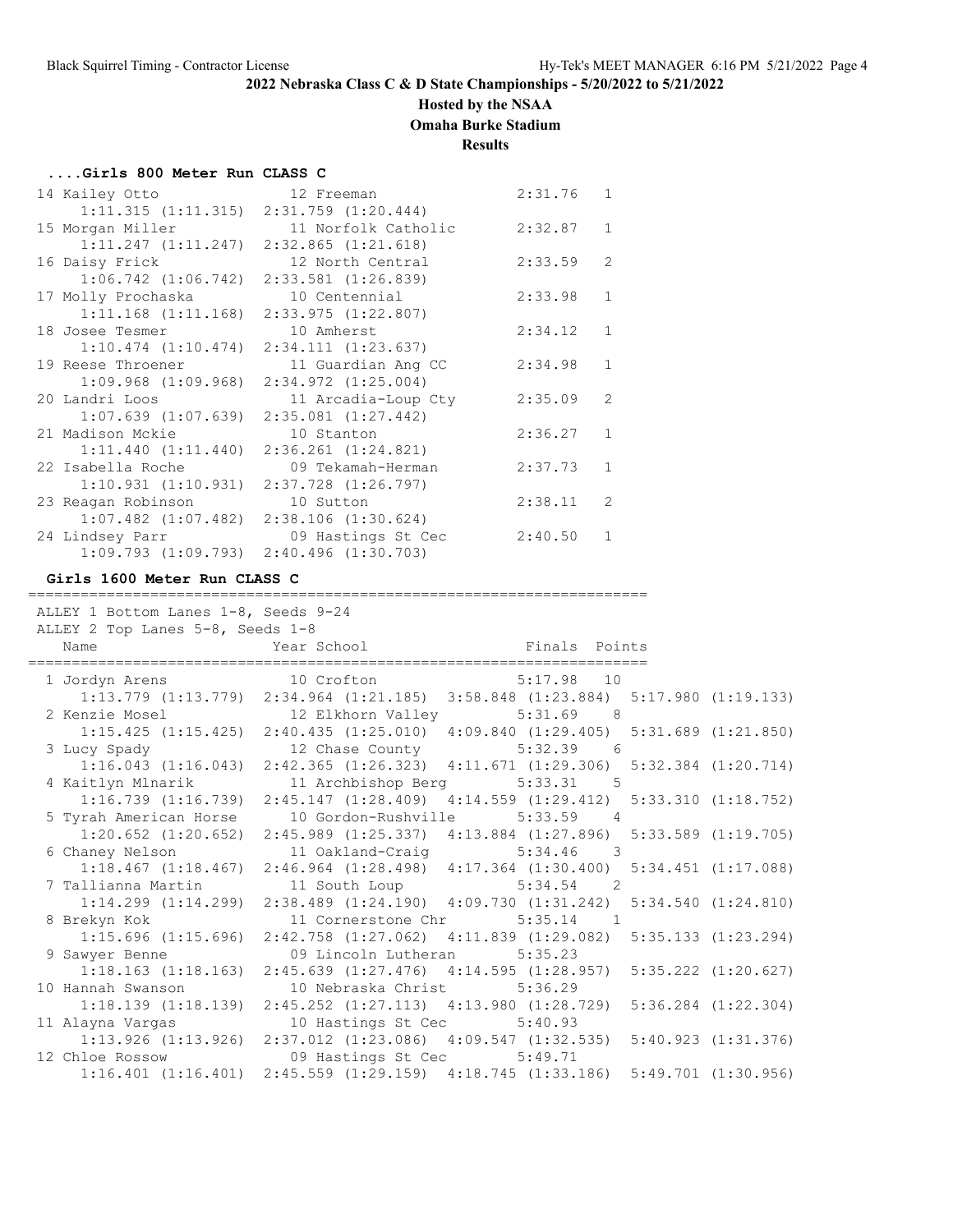#### **Hosted by the NSAA**

**Omaha Burke Stadium**

**Results**

#### **....Girls 1600 Meter Run CLASS C**

|                                                      |                                                                                                 | 5:50.10            |                         |
|------------------------------------------------------|-------------------------------------------------------------------------------------------------|--------------------|-------------------------|
|                                                      | $1:18.100$ $(1:18.100)$ $2:47.190$ $(1:29.090)$ $4:21.913$ $(1:34.723)$ $5:50.099$ $(1:28.186)$ |                    |                         |
| 14 Malorie Weaklend                                  | 09 Logan View                                                                                   | 5:50.15            |                         |
| 1:19.046(1:19.046)                                   | $2:47.035$ $(1:27.990)$ $4:21.079$ $(1:34.044)$                                                 |                    | 5:50.147(1:29.069)      |
| 15 Adelyn Zwick                                      | 09 Bishop Neumann                                                                               | 5:53.45            |                         |
|                                                      | $1:18.349$ (1:18.349) 2:46.685 (1:28.337) 4:21.719 (1:35.035)                                   |                    | $5:53.448$ $(1:31.729)$ |
| 16 Jessica Opfer                                     | 12 Hartington-NC                                                                                | 5:55.53            |                         |
|                                                      | $1:18.382$ $(1:18.382)$ $2:46.778$ $(1:28.396)$                                                 | 4:19.903(1:33.125) | $5:55.528$ $(1:35.625)$ |
| 17 Charis Goodell                                    | 9 Perkins County 6:00.07                                                                        |                    |                         |
|                                                      | $1:19.325$ $(1:19.325)$ $2:48.799$ $(1:29.475)$ $4:26.454$ $(1:37.655)$                         |                    | 6:00.066(1:33.613)      |
| 18 Ivy Tullis                                        | 9 South Loup 6:01.42                                                                            |                    |                         |
|                                                      | $1:14.691$ $(1:14.691)$ $2:47.973$ $(1:33.282)$ $4:30.425$ $(1:42.453)$                         |                    | 6:01.417(1:30.992)      |
| 19 Ellesyn Hrouda                                    | 09 Ponca                                                                                        | 6:01.87            |                         |
|                                                      | $1:18.670$ $(1:18.670)$ $2:49.174$ $(1:30.504)$ $4:28.790$ $(1:39.617)$                         |                    | $6:01.862$ $(1:33.072)$ |
| 20 Emma Kennedy 6 9 Ainsworth                        |                                                                                                 | 6:02.51            |                         |
| $1:17.776$ $(1:17.776)$                              | $2:47.222$ $(1:29.446)$ $4:23.742$ $(1:36.520)$                                                 |                    | $6:02.509$ $(1:38.767)$ |
| 21 Kinsley Havranek                                  | 10 Palmyra 6:03.74                                                                              |                    |                         |
| $1:18.323$ $(1:18.323)$                              | $2:52.029$ $(1:33.706)$ $4:30.729$ $(1:38.700)$                                                 |                    | $6:03.739$ $(1:33.010)$ |
| 22 Kierra Miller                                     | 11 Bayard 6:04.43                                                                               |                    |                         |
|                                                      | $1:19.859$ $(1:19.859)$ $2:51.567$ $(1:31.708)$ $4:31.011$ $(1:39.445)$ $6:04.426$ $(1:33.415)$ |                    |                         |
| 23 Kennedy Baumert                                   | 09 Guardian Ang CC 6:06.84                                                                      |                    |                         |
|                                                      | 1:20.161 (1:20.161) 2:56.198 (1:36.037) 4:36.749 (1:40.552) 6:06.835 (1:30.086)                 |                    |                         |
| 24 Taya Pinneo 6:08.06 09 Shelby-Rising City 6:08.06 |                                                                                                 |                    |                         |
|                                                      | $1:19.765$ $(1:19.765)$ $2:56.183$ $(1:36.418)$ $4:36.857$ $(1:40.675)$                         |                    | 6:08.057(1:31.200)      |

**Girls 3200 Meter Run CLASS C**

======================================================================= ALLEY 1 Bottom Lanes 1-8, Seeds 9-24 ALLEY 2 Top Lanes 5-8, Seeds 1-8 Name **Year School** Finals Points ======================================================================= 1 Jordyn Arens 10 Crofton 11:28.48 10 1:16.779 (1:16.779) 2:41.207 (1:24.429) 4:07.576 (1:26.369) 5:36.232 (1:28.657) 7:05.033 (1:28.801) 8:34.873 (1:29.840) 10:06.123 (1:31.250) 11:28.479 (1:22.356) 2 Alayna Vargas 10 Hastings St Cec 12:02.44 8 1:16.980 (1:16.980) 2:41.392 (1:24.413) 4:07.752 (1:26.360) 5:36.731 (1:28.979) 7:11.532 (1:34.802) 8:51.279 (1:39.747) 10:30.472 (1:39.193) 12:02.434 (1:31.963) 3 Lucy Spady 12 Chase County 12:05.95 6 1:20.466 (1:20.466) 2:51.893 (1:31.428) 4:23.986 (1:32.093) 5:58.138 (1:34.153) 7:33.693 (1:35.555) 9:08.848 (1:35.155) 10:41.637 (1:32.789) 12:05.942 (1:24.306) 4 Hannah Swanson 10 Nebraska Christ 12:06.97 5 1:21.769 (1:21.769) 2:52.563 (1:30.795) 4:24.000 (1:31.437) 5:58.504 (1:34.505) 7:33.038 (1:34.535) 9:07.812 (1:34.774) 10:39.682 (1:31.870) 12:06.963 (1:27.282) 5 Katherine Kerrigan 10 Ainsworth 12:11.38 4 1:20.863 (1:20.863) 2:51.842 (1:30.979) 4:23.708 (1:31.867) 5:57.017 (1:33.310) 7:32.687 (1:35.670) 9:08.187 (1:35.500) 10:42.687 (1:34.500) 12:11.378 (1:28.691) 6 Brekyn Kok 11 Cornerstone Chr 12:13.58 3 1:21.212 (1:21.212) 2:52.393 (1:31.182) 4:23.743 (1:31.350) 5:58.403 (1:34.660) 7:33.420 (1:35.017) 9:09.597 (1:36.178) 10:43.924 (1:34.327) 12:13.577 (1:29.654) 7 Danie Parriott 12 Conestoga 12:20.06 2 1:17.745 (1:17.745) 2:47.847 (1:30.103) 4:22.207 (1:34.360) 5:58.461 (1:36.255) 7:35.115 (1:36.655) 9:15.637 (1:40.522) 10:53.116 (1:37.480) 12:20.057 (1:26.941)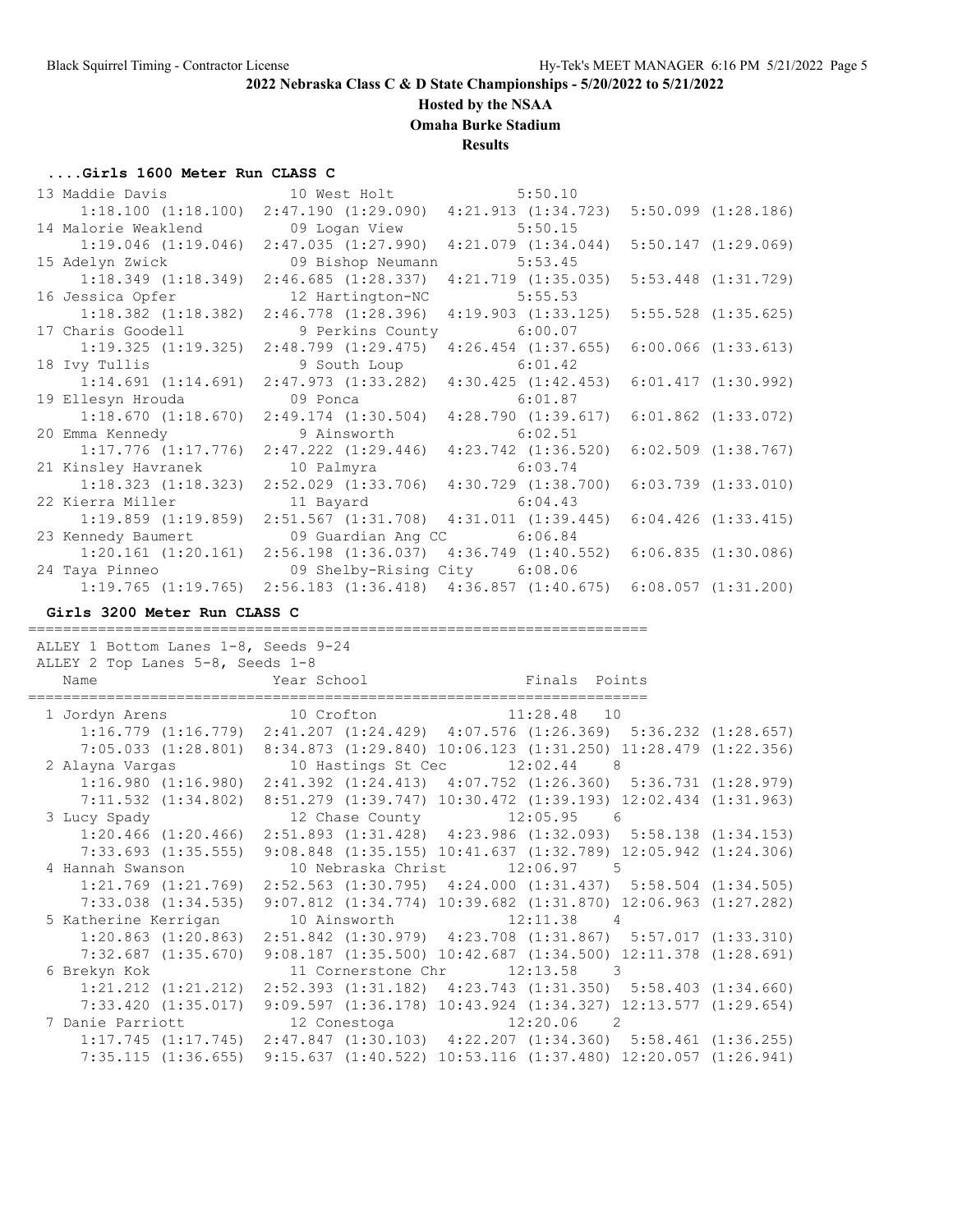## **Hosted by the NSAA**

**Omaha Burke Stadium**

## **Results**

## **....Girls 3200 Meter Run CLASS C**

| 8 Avery O'Boyle                                                                    |            | 10 Grand Island CC             | 12:21.76 | $\overline{1}$                                                          |                         |
|------------------------------------------------------------------------------------|------------|--------------------------------|----------|-------------------------------------------------------------------------|-------------------------|
| $1:22.237$ $(1:22.237)$                                                            |            |                                |          | 2:53.553 (1:31.317) 4:26.211 (1:32.658) 6:02.920 (1:36.710)             |                         |
| 7:39.917(1:36.998)                                                                 |            |                                |          | 9:17.282 (1:37.365) 10:54.073 (1:36.791) 12:21.760 (1:27.687)           |                         |
| 9 Jessica Opfer                                                                    |            | 12 Hartington-NC 12:31.13      |          |                                                                         |                         |
| $1:21.335$ $(1:21.335)$                                                            |            |                                |          | 2:52.155 (1:30.820) 4:24.312 (1:32.158) 5:58.840 (1:34.528)             |                         |
| $7:35.291$ $(1:36.451)$                                                            |            |                                |          | 9:14.715 (1:39.425) 10:51.217 (1:36.503) 12:31.121 (1:39.904)           |                         |
| 10 Maddie Davis                                                                    |            | 10 West Holt                   |          | 12:39.50                                                                |                         |
| $1:23.072$ $(1:23.072)$                                                            |            |                                |          | 2:55.857 (1:32.785) 4:31.078 (1:35.222) 6:08.715 (1:37.637)             |                         |
| $7:45.909$ $(1:37.195)$                                                            |            |                                |          | 9:23.318 (1:37.410) 11:03.087 (1:39.770) 12:39.499 (1:36.412)           |                         |
| 11 Angel Barnes                                                                    |            | 11 Shelby-Rising City 12:42.61 |          |                                                                         |                         |
| $1:19.794$ $(1:19.794)$                                                            |            |                                |          | $2:52.911$ $(1:33.117)$ $4:27.345$ $(1:34.435)$ $6:07.357$ $(1:40.012)$ |                         |
| 7:45.547(1:38.191)                                                                 |            |                                |          | 9:26.712 (1:41.165) 11:10.641 (1:43.930) 12:42.607 (1:31.966)           |                         |
| 12 Madison Ribble                                                                  |            | 9 Bridgeport                   |          | 12:45.25                                                                |                         |
| $1:22.535$ $(1:22.535)$                                                            |            |                                |          | 2:53.577 (1:31.043) 4:27.911 (1:34.334) 6:07.702 (1:39.792)             |                         |
| $7:47.628$ $(1:39.926)$                                                            |            |                                |          | 9:28.981 (1:41.353) 11:13.426 (1:44.445) 12:45.244 (1:31.819)           |                         |
| 13 Sylvia Cunningham                                                               | 12 Stanton |                                |          | 12:45.71                                                                |                         |
| $1:24.545$ $(1:24.545)$                                                            |            |                                |          | $3:01.368$ $(1:36.824)$ $4:39.707$ $(1:38.339)$ $6:21.447$ $(1:41.741)$ |                         |
| 8:03.430(1:41.983)                                                                 |            |                                |          | 9:45.282 (1:41.852) 11:26.412 (1:41.130) 12:45.701 (1:19.290)           |                         |
| 14 Cecilia Barron                                                                  | 9 Morrill  |                                |          | 12:45.73                                                                |                         |
| $1:22.801$ $(1:22.801)$                                                            |            |                                |          | 2:53.043 (1:30.243) 4:26.332 (1:33.290) 6:02.594 (1:36.262)             |                         |
| $7:42.086$ $(1:39.492)$                                                            |            |                                |          | 9:24.122 (1:42.037) 11:09.727 (1:45.605) 12:45.727 (1:36.000)           |                         |
| 15 Ella Cool                                                                       |            | 9 South Loup 12:57.99          |          |                                                                         |                         |
| $1:24.472$ $(1:24.472)$                                                            |            |                                |          | $3:01.909$ $(1:37.437)$ $4:39.058$ $(1:37.150)$ $6:21.215$ $(1:42.157)$ |                         |
| $8:03.791$ $(1:42.576)$                                                            |            |                                |          | 9:45.672 (1:41.882) 11:31.871 (1:46.199) 12:57.989 (1:26.119)           |                         |
| 16 Sawyer Benne                                                                    |            | 09 Lincoln Lutheran            |          | 12:58.18                                                                |                         |
| $1:23.507$ $(1:23.507)$                                                            |            |                                |          | 2:57.841 (1:34.335) 4:35.438 (1:37.598) 6:17.629 (1:42.191)             |                         |
| $8:02.036$ $(1:44.407)$                                                            |            |                                |          | 9:45.232 (1:43.197) 11:31.277 (1:46.045) 12:58.177 (1:26.901)           |                         |
| 17 Jessi Heyen                                                                     |            | 12 Arcadia-Loup Cty 12:58.38   |          |                                                                         |                         |
| $1:23.197$ $(1:23.197)$                                                            |            |                                |          | $2:54.765$ $(1:31.569)$ $4:30.924$ $(1:36.160)$ $6:12.025$ $(1:41.101)$ |                         |
| $7:54.555$ $(1:42.530)$                                                            |            |                                |          | 9:40.450 (1:45.895) 11:26.667 (1:46.217) 12:58.373 (1:31.707)           |                         |
| 18 Isabella Kvols                                                                  |            | 09 Hastings St Cec 13:00.93    |          |                                                                         |                         |
| $1:23.842$ $(1:23.842)$                                                            |            |                                |          | 2:58.028 (1:34.187) 4:36.235 (1:38.207) 6:17.128 (1:40.894)             |                         |
| $8:02.583$ $(1:45.455)$                                                            |            |                                |          | 9:45.162 (1:42.580) 11:31.293 (1:46.131) 13:00.928 (1:29.635)           |                         |
| 19 Grace Moses                                                                     |            | 12 Cornerstone Chr 13:01.54    |          |                                                                         |                         |
| $1:24.247$ $(1:24.247)$                                                            |            |                                |          | $3:00.224$ $(1:35.978)$ $4:37.526$ $(1:37.302)$ $6:16.851$ $(1:39.325)$ |                         |
| 8:00.845(1:43.995)                                                                 |            |                                |          | 9:44.540 (1:43.695) 11:27.151 (1:42.611) 13:01.533 (1:34.383)           |                         |
| 20 Grace Musgrave                                                                  |            | 10 Nebraska Christ             |          | 13:09.58                                                                |                         |
| 1:23.618 (1:23.618) 3:02.314 (1:38.696) 4:37.556 (1:35.242) 6:16.392 (1:38.837)    |            |                                |          |                                                                         |                         |
| 7:59.733 (1:43.341) 9:42.997 (1:43.265) 11:31.114 (1:48.117) 13:09.572 (1:38.459)  |            |                                |          |                                                                         |                         |
| 21 Alea Rassmussen                                                                 |            | 10 Wisner-Pilger 13:19.00      |          |                                                                         |                         |
| $1:24.857$ $(1:24.857)$                                                            |            |                                |          | $3:01.846$ (1:36.990) $4:40.138$ (1:38.293) 6:22.092 (1:41.955)         |                         |
| 8:05.371 (1:43.279)                                                                |            |                                |          | 9:50.782 (1:45.412) 11:37.839 (1:47.057) 13:18.993 (1:41.155)           |                         |
| 22 Carlye Kresl                                                                    |            | 10 Hemingford                  |          | 13:44.49                                                                |                         |
| $1:23.459$ $(1:23.459)$                                                            |            |                                |          | 2:57.402 (1:33.944) 4:38.746 (1:41.344) 6:23.274 (1:44.529)             |                         |
| 8:12.069 (1:48.795) 10:04.257 (1:52.188) 11:59.983 (1:55.727) 13:44.482 (1:44.499) |            |                                |          |                                                                         |                         |
| 23 Kinley Folchert                                                                 | 11 Hershey |                                |          | 13:49.17                                                                |                         |
| $1:23.819$ $(1:23.819)$                                                            |            |                                |          | 3:01.928 (1:38.110) 4:43.391 (1:41.463) 6:31.192 (1:47.802)             |                         |
| 8:21.914 (1:50.722) 10:14.278 (1:52.365) 12:05.620 (1:51.342) 13:49.168 (1:43.549) |            |                                |          |                                                                         |                         |
| 24 Tyrah American Horse                                                            |            | 10 Gordon-Rushville            |          | 14:22.78                                                                |                         |
| $1:27.617$ $(1:27.617)$                                                            |            |                                |          | $2:58.946$ $(1:31.330)$ $4:35.677$ $(1:36.731)$                         | $6:16.662$ $(1:40.985)$ |
| 8:09.682 (1:53.021) 10:22.853 (2:13.171) 12:20.089 (1:57.236) 14:22.779 (2:02.690) |            |                                |          |                                                                         |                         |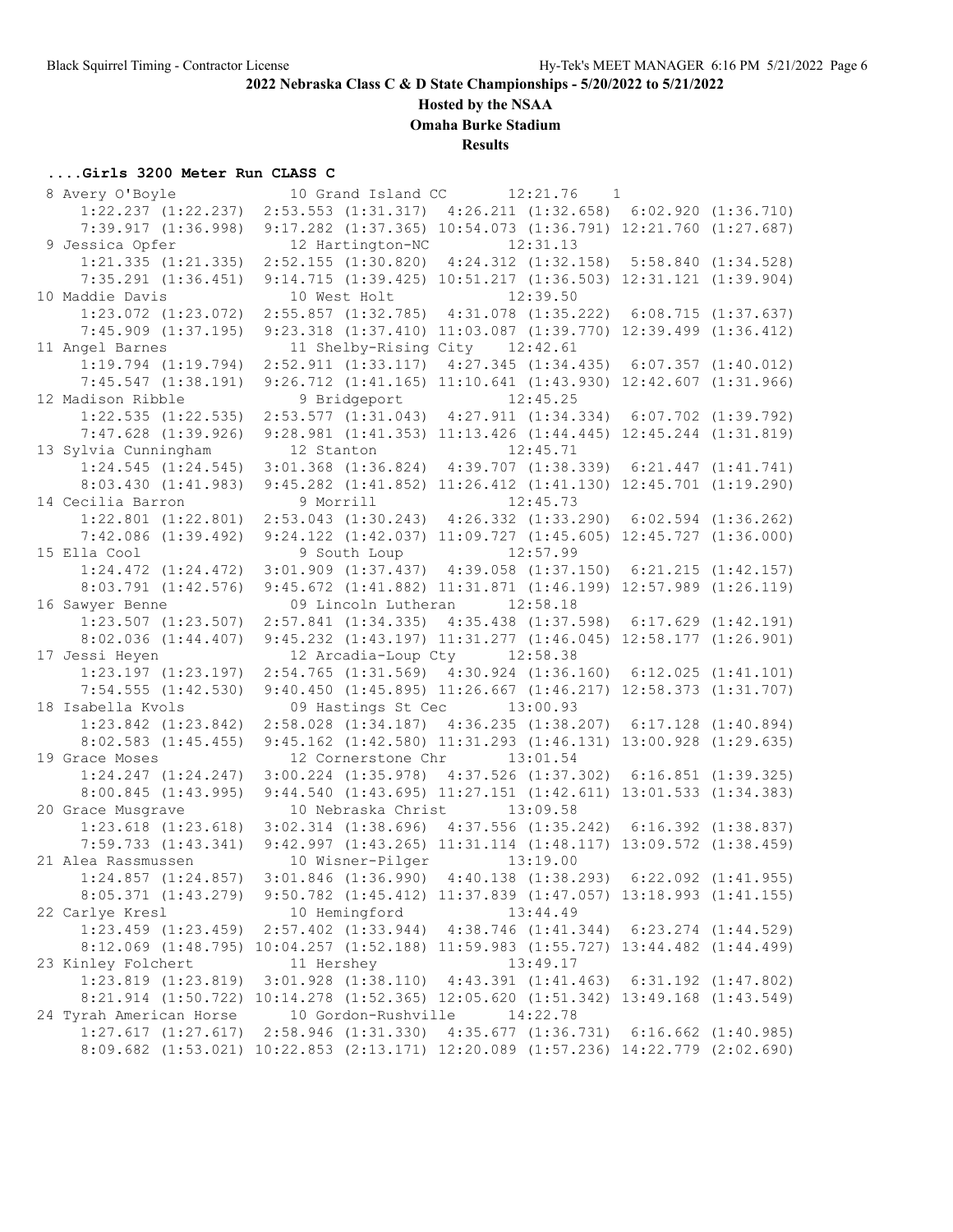# **Hosted by the NSAA**

**Omaha Burke Stadium**

**Results**

## **Girls 100 Meter Hurdles CLASS C**

| Name                                                                                                                                                                          | Year School in the School and the School and the School and the School and the School and the School | Prelims Wind H# |  |                      |
|-------------------------------------------------------------------------------------------------------------------------------------------------------------------------------|------------------------------------------------------------------------------------------------------|-----------------|--|----------------------|
| Preliminaries                                                                                                                                                                 |                                                                                                      |                 |  |                      |
| 1 Adrianna Rodencal 12 Lincoln Lutheran 14.250 3.0 1                                                                                                                          |                                                                                                      |                 |  |                      |
|                                                                                                                                                                               |                                                                                                      |                 |  |                      |
| 2 Liberty Baker 11 Shelby-Rising City 15.050 2.7 2 15.048<br>3 Jerzee Milner 12 Chase County 15.050 2.4 3 15.050                                                              |                                                                                                      |                 |  |                      |
| 4 Becca McGinley 12 Valentine 15.45q 2.4 3                                                                                                                                    |                                                                                                      |                 |  |                      |
|                                                                                                                                                                               |                                                                                                      |                 |  |                      |
|                                                                                                                                                                               |                                                                                                      |                 |  |                      |
| 7 Chloe Hanel 10 ClarksonLeigh 15.62q 2.4 3                                                                                                                                   |                                                                                                      |                 |  |                      |
|                                                                                                                                                                               |                                                                                                      |                 |  |                      |
| 8 Kayla Svoboda                 12 Wisner-Pilger                 15.63q   2.7   2<br>9 Hadley Cheatum                 11 Summerland                         15.83     2.4   3 |                                                                                                      |                 |  |                      |
| 10 Kate Griess 12 Sutton                                                                                                                                                      | 15.95 2.7 2                                                                                          |                 |  |                      |
| 11 Eva Hartzell (a 9 Norfolk Catholic 16.02 3.0 1<br>12 Britta Deden (1 0rd 16.41 2.7 2                                                                                       |                                                                                                      |                 |  |                      |
|                                                                                                                                                                               |                                                                                                      |                 |  |                      |
| 13 Alivia Huxoll 11 Sutton                                                                                                                                                    |                                                                                                      | $16.42$ $2.4$ 3 |  |                      |
| 14 Delaney Frahm 10 Elmwood-Murdock 16.58 3.0 1 16.574                                                                                                                        |                                                                                                      |                 |  |                      |
| 15 Kailee Potts 10 Perkins County 16.58 3.0 1 16.579                                                                                                                          |                                                                                                      |                 |  |                      |
| 16 Madeline Oltmanns 12 Battle Creek 16.59 2.7 2                                                                                                                              |                                                                                                      |                 |  |                      |
| 17 Adalin Bosak                                                                                                                                                               | 09 Bishop Neumann 16.68 2.4 3                                                                        |                 |  |                      |
| 18 Sophie Humphrey 9 Battle Creek 16.74 2.4 3                                                                                                                                 |                                                                                                      |                 |  |                      |
| 19 Mya Zohner                                                                                                                                                                 | 11 Battle Creek 16.89 3.0 1                                                                          |                 |  |                      |
| 20 Clara Admiraal 10 Lincoln Lutheran 16.96 2.7 2                                                                                                                             |                                                                                                      |                 |  |                      |
| 21 Yanira Lazo<br>12 Gibbon                                                                                                                                                   |                                                                                                      | $17.03$ $2.7$ 2 |  |                      |
| 22 Emma Kucera 11 Gibbon                                                                                                                                                      |                                                                                                      | $17.10$ $2.4$ 3 |  |                      |
| 23 Daveigh Munter-McAfee 10 Wakefield 18.02 3.0 1                                                                                                                             |                                                                                                      |                 |  |                      |
| -- Kaitlyn Emanuel 11 North Bend Cent                                                                                                                                         |                                                                                                      | DQ —            |  | 2.7 2 Hand to Hurdle |

## **Girls 100 Meter Hurdles CLASS C**

| Name                | Year School           | Finals Wind Points |        |               |        |
|---------------------|-----------------------|--------------------|--------|---------------|--------|
| Finals              |                       |                    |        |               |        |
| 1 Adrianna Rodencal | 12 Lincoln Lutheran   | 14.33              | 2.1 10 |               |        |
| 2 Liberty Baker     | 11 Shelby-Rising City | 15.19              | 2.1    | 8             |        |
| 3 Jerzee Milner     | 12 Chase County       | 15.35              | 2.1    | 6             |        |
| 4 Ellie Tramp       | 10 Crofton            | 15.66              | 2.1    | .5            | 15.652 |
| 5 Chloe Hanel       | 10 ClarksonLeigh      | 15.66              | 2.1    | 4             | 15.656 |
| 6 Becca McGinley    | 12 Valentine          | 15.80              | 2.1    | 3             |        |
| 7 Kayla Svoboda     | 12 Wisner-Pilger      | 15.90              | 2.1    | $\mathcal{L}$ |        |
| 8 Tabitha Seip      | 12 Nebraska Christ    | 16.26              | 2.1    |               |        |
|                     |                       |                    |        |               |        |

## **Girls 300 Meter Hurdles CLASS C**

| Name                | Year School         | Prelims            | H#             |
|---------------------|---------------------|--------------------|----------------|
| Preliminaries       |                     |                    |                |
| 1 Adrianna Rodencal | 12 Lincoln Lutheran | 45.960 3           |                |
| 2 Hadley Cheatum    | 11 Summerland       | 46.180             | $\overline{1}$ |
| 3 Kayla Svoboda     | 12 Wisner-Pilger    | 46.840             | -2             |
| 4 Kinslee Bosak     | 11 Bishop Neumann   | 46.90q             | - 1            |
| 5 Ellie Tramp       | 10 Crofton          | 47.23q             | 1              |
| 6 Kailee Potts      | 10 Perkins County   | 47.29 <sub>q</sub> | - 2            |
| 7 Kali Jurgensmeier | 12 Bishop Neumann   | 47.65q             |                |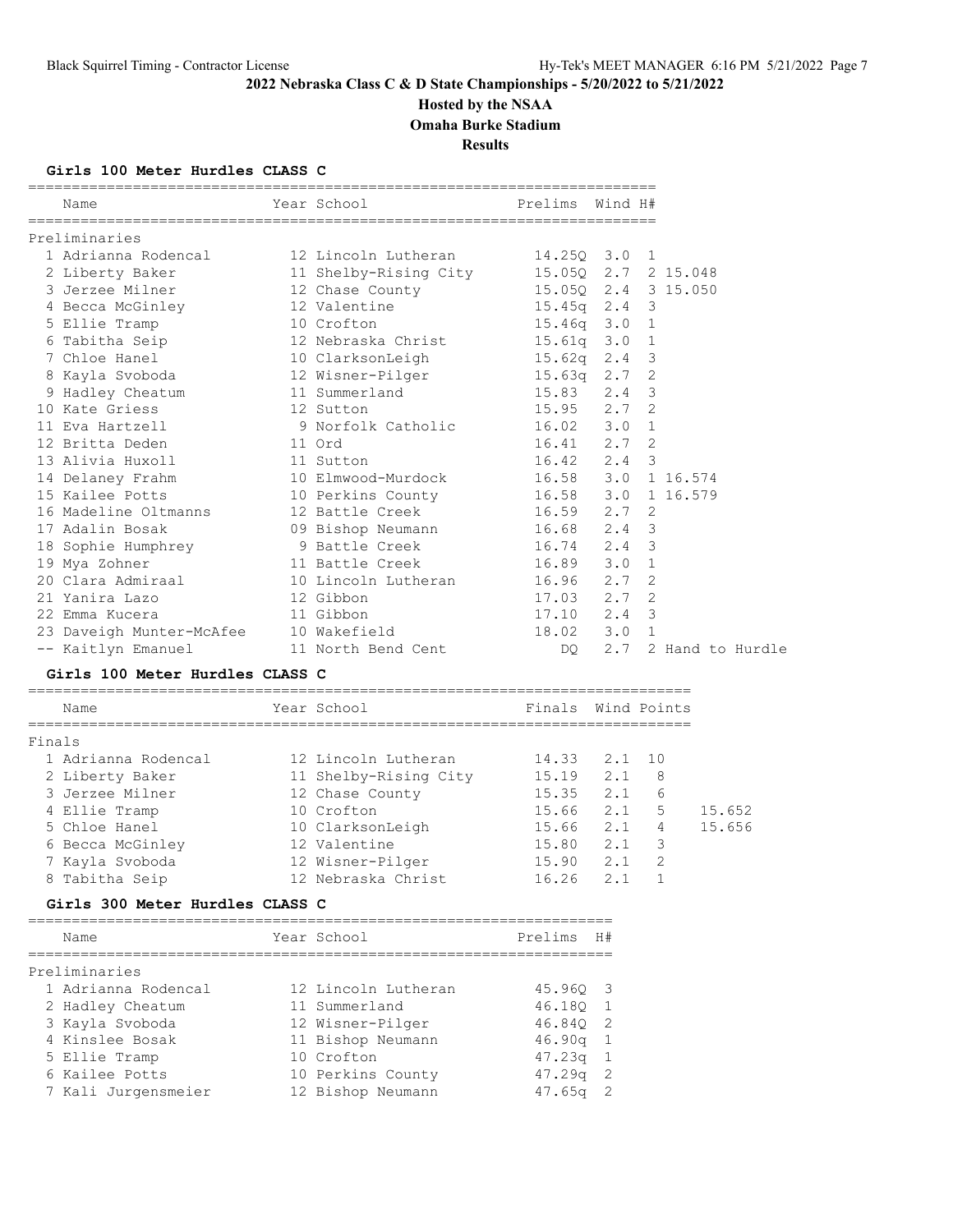## **Hosted by the NSAA**

## **Omaha Burke Stadium**

## **Results**

## **....Girls 300 Meter Hurdles CLASS C**

| 8 Kate Griess        | 12 Sutton             | 48.29q | 1              |
|----------------------|-----------------------|--------|----------------|
| 9 Delaney Frahm      | 10 Elmwood-Murdock    | 48.49  | 3              |
| 10 Miriam Frasher    | 09 Aquinas Catholic   | 48.50  | $\mathfrak{D}$ |
| 11 Jerzee Milner     | 12 Chase County       | 48.54  | 2              |
| 12 Chloe Hanel       | 10 ClarksonLeigh      | 49.09  | 3              |
| 13 Bre Millard       | 09 TriCountyNortheast | 49.10  | 2              |
| 14 Mya Zohner        | 11 Battle Creek       | 49.87  | $\mathbf{1}$   |
| 15 Emma Kucera       | 11 Gibbon             | 50.31  | 2              |
| 16 Josi Noble        | 12 Cross County       | 50.61  | $\mathbf{1}$   |
| 17 Madeline Oltmanns | 12 Battle Creek       | 50.83  | 3              |
| 18 Madelynn Wells    | 12 Thayer Central     | 51.02  | 3              |
| 19 Morgan Lewis      | 10 North Central      | 51.03  | 3              |
| 20 Tresha Koch       | 12 Stanton            | 51.81  | $\mathbf{1}$   |
| 21 Charli Vickers    | 10 South Loup         | 51.84  | $\mathbf{1}$   |
| 22 Erin Sheehy       | 12 Hastings St Cec    | 51.88  | 3              |
| 23 Tabitha Seip      | 12 Nebraska Christ    | 51.94  | 2              |
| -- Britta Deden      | 11 Ord                | FS     | 3              |

## **Girls 300 Meter Hurdles CLASS C**

|        | Name                | Year School         | Finals Points |               |
|--------|---------------------|---------------------|---------------|---------------|
|        |                     |                     |               |               |
| Finals |                     |                     |               |               |
|        | 1 Adrianna Rodencal | 12 Lincoln Lutheran | 45.60         | 10            |
|        | 2 Hadley Cheatum    | 11 Summerland       | 45.79         | 8             |
|        | 3 Kayla Svoboda     | 12 Wisner-Pilger    | 47.30         | 6             |
|        | 4 Kali Jurgensmeier | 12 Bishop Neumann   | 47.38         | 5             |
|        | 5 Kailee Potts      | 10 Perkins County   | 48.53         | 4             |
|        | 6 Kate Griess       | 12 Sutton           | 49.03         | 3             |
|        | 7 Kinslee Bosak     | 11 Bishop Neumann   | 51.04         | $\mathcal{L}$ |
|        | 8 Ellie Tramp       | 10 Crofton          | 51.68         |               |

## **Girls 4x100 Meter Relay CLASS C**

| School                  |    | Finals                 |               | H# Points     |
|-------------------------|----|------------------------|---------------|---------------|
| 1 Norfolk Catholic      |    | 50.48                  | 2             | 10            |
| 1) Allison Brungardt 10 |    | 2) Kenzie Janssen 9    |               |               |
| 3) Saylor Fischer 11    |    | 4) Aubrey Barnes 10    |               |               |
| 2 Hartington CC         |    | 50.64                  | $\mathcal{L}$ | 8             |
| 1) Faith Christensen 11 |    | 2) Grace Reifenrath 11 |               |               |
| 3) Lauren Bernecker 09  | 4) | Sophia Reifenrath 11   |               |               |
| 3 Lincoln Lutheran      |    | 50.72                  | $\mathbf{1}$  | 6             |
| 1) Kate Leimbach 12     |    | 2) Abby Wachal 11      |               |               |
| 3) Lily Psencik         |    | 4) Molli Martin 12     |               |               |
| 4 Bishop Neumann        |    | 51.16                  | $\mathcal{L}$ | 5             |
| 1) Lizzie Lilly 10      |    | 2) Jill Johnson 09     |               |               |
| 3) Mary Chvatal 12      | 4) | Teresa Ouinn 12        |               |               |
| 5 Chase County          |    | 51.20                  | $\mathcal{L}$ | 4             |
| 1) Chloe Dillan 12      | 2) | Jordan Jablonski 12    |               |               |
| 3) Ali McNair 11        | 4) | Jerzee Milner 12       |               |               |
| 6 David City            |    | 51.37                  | $\mathcal{L}$ | $\mathcal{R}$ |
| 1) Neely Behrns 12      | 2) | Lili Eickmeier 12      |               |               |
| 3) Trinity Boss 09      | 4) | Avery Couch 11         |               |               |
|                         |    |                        |               |               |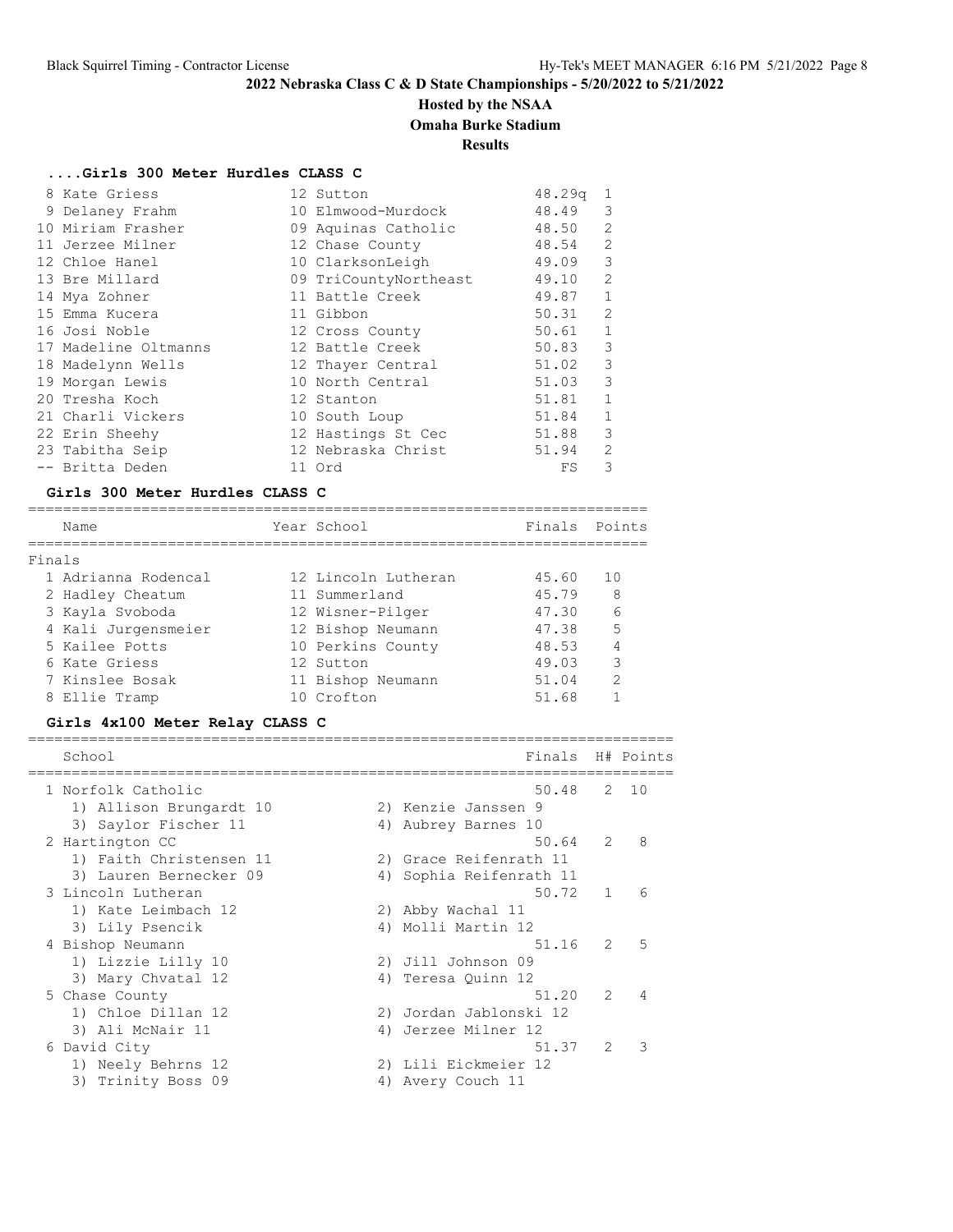#### **Hosted by the NSAA**

**Omaha Burke Stadium**

#### **Results**

**....Girls 4x100 Meter Relay CLASS C**

| 7 Ord                   |    | 51.43                  | 1            | 2              |                |  |
|-------------------------|----|------------------------|--------------|----------------|----------------|--|
| 1) Lexis Vancura 11     |    | 2) Journi Moran 12     |              |                |                |  |
| 3) Kaidence Wilson 11   |    | 4) Britta Deden 11     |              |                |                |  |
| 8 West Holt             |    | 51.66                  | $\mathbf{1}$ | $\overline{1}$ |                |  |
| 1) Katelynn Kratz 10    |    | 2) Abbygail Davis 9    |              |                |                |  |
| 3) Makenna Schaaf 9     |    | 4) Ainsley Galyen 9    |              |                |                |  |
| 9 Valentine             |    | 51.79                  | 2            |                |                |  |
| 1) MaKenzie Long 12     |    | 2) Tacey From 9        |              |                |                |  |
| 3) Becca McGinley 12    |    | 4) Alivia Patterson 10 |              |                |                |  |
| 10 Wisner-Pilger        |    | 51.93                  | 2            |                |                |  |
| 1) Taylor Scholting 09  |    | 2) Kayla Svoboda 12    |              |                |                |  |
| 3) Haley Kneifl 09      |    | 4) Lindsey Kniefl 12   |              |                |                |  |
| 11 Sandy Creek          |    | 52.16                  | 1            |                |                |  |
| 1) Ella Martin 10       |    | 2) Caitlin Rempe 12    |              |                |                |  |
| 3) Jenna Heinz 12       |    | 4) Leah Hatch 12       |              |                |                |  |
| 12 North Bend Cent      |    | 52.34                  | 2            |                |                |  |
| 1) Natalie Knapp 12     |    | 2) Kaitlyn Emanuel 11  |              |                |                |  |
| 3) Josie Cleveringa 10  |    | 4) Alexa Brodd 09      |              |                |                |  |
| 13 South Loup           |    | 52.92                  | 1            |                |                |  |
| 1) Joslyn Reiff 10      |    | 2) Bryn Schwarz 10     |              |                |                |  |
| 3) Taylor Ross 11       |    | 4) Halie Recoy 11      |              |                |                |  |
| 14 Bayard               |    | 53.04                  | 1            |                |                |  |
| 1) Jessi Kappen 9       |    | 2) Danika Hassel 10    |              |                |                |  |
| 3) Cambree Schmaltz 11  |    | 4) Dani Harter 10      |              |                |                |  |
| 15 Ponca                |    | 53.25                  | 1            |                |                |  |
| 1) Abbie Hrouda 11      |    | 2) Ellie McAfee 11     |              |                |                |  |
| 3) Julien Buckles 11    |    | 4) Gracen Evans 11     |              |                |                |  |
| -- Guardian Ang CC      |    | DO                     | 1            |                | Outside Zone 3 |  |
| 1) Cassie Peatrowsky 11 |    | 2) Mackenzie Schmid 09 |              |                |                |  |
| 3) Isabel Hass 10       | 4) | Sophia Hass 12         |              |                |                |  |

#### **Girls 4x400 Meter Relay CLASS C**

========================================================================== School **Finals** H# Points ========================================================================== 1 Hartington CC 4:06.37 2 10 1) Lauren Bernecker 09 2) Sophia Reifenrath 11 3) Faith Christensen 11 <a>
4) Laney Kathol 11 2:03.913 (2:03.913) 3:06.707 (1:02.795) 4:06.367 (59.660) 2 Chase County 1) Jordan Jablonski 12 2) Peyton Owens 9 3) Ali McNair 11 4) Bryn McNair 11 2:06.240 (2:06.240) 3:09.377 (1:03.138) 4:08.577 (59.200) 3 Bishop Neumann 4:14.61 1 6 1) Kinslee Bosak 11 2) Caitlin McGuigan 10 3) Adelyn Zwick 09 12 12 4) Teresa Quinn 12 2:07.861 (2:07.861) 3:13.469 (1:05.608) 4:14.604 (1:01.135) 4 North Bend Cent 4:15.30 1 5 1) Josie Cleveringa 10 2) Lindsey Emanuel 09 3) Karlene Bourek 12 4) Sydney Emanuel 12 2:05.386 (2:05.386) 3:12.942 (1:07.557) 4:15.295 (1:02.353) 5 Valentine 4:15.32 2 4 1) MaKenzie Long 12 2) Fayth From 12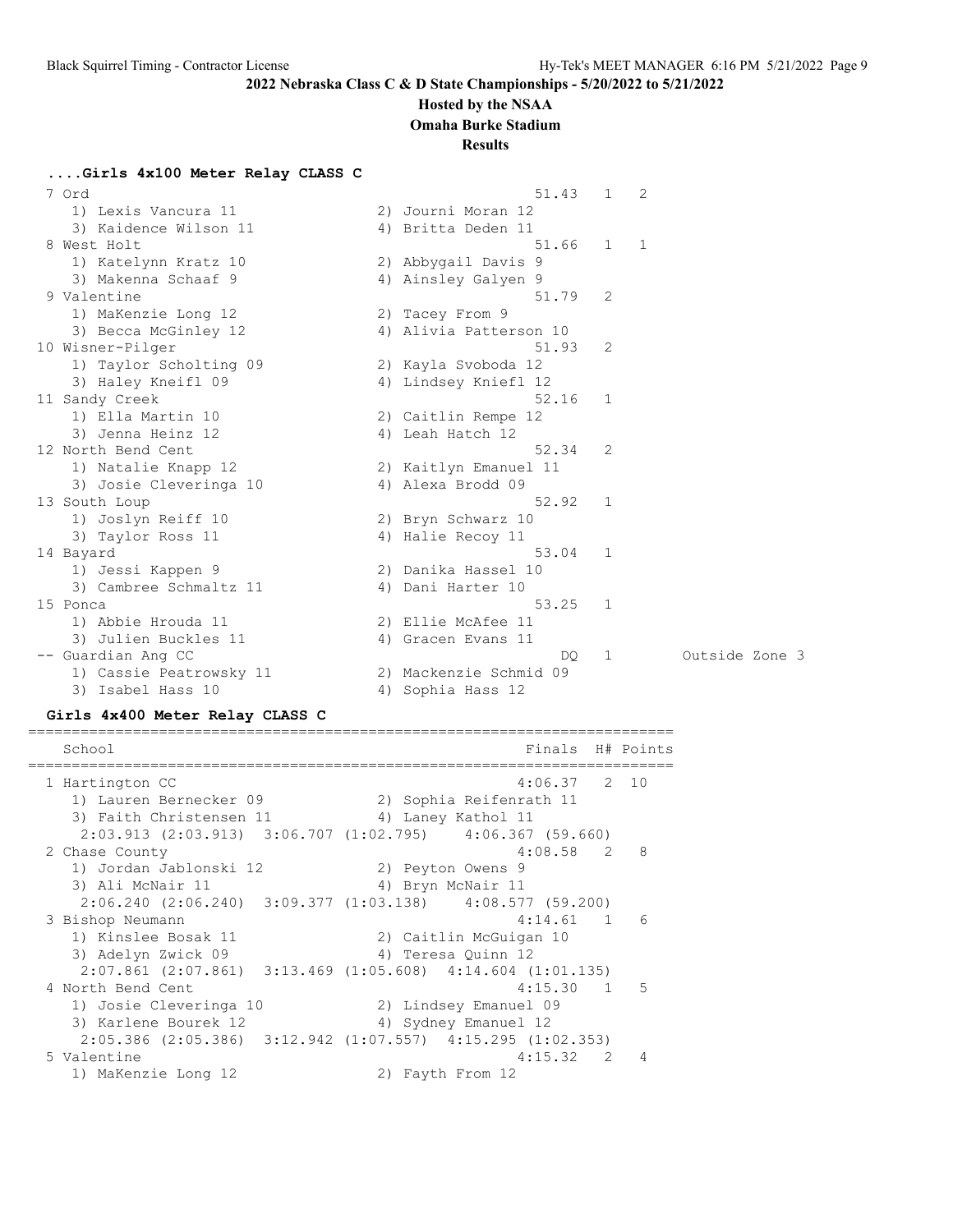#### **Hosted by the NSAA**

**Omaha Burke Stadium**

**Results**

#### **....Girls 4x400 Meter Relay CLASS C**

3) Alivia Patterson 10 4) Tacey From 9 2:08.773 (2:08.773) 3:13.194 (1:04.421) 4:15.316 (1:02.122) 6 Amherst 4:17.29 2 3 1) Hannah Herrick 10 2) Micaela Bivainis 12 3) Josee Tesmer 10 4) Tenley Hadwiger 12 2:10.202 (2:10.202) 3:15.907 (1:05.705) 4:17.282 (1:01.375) 7 Elmwood-Murdock 4:17.74 1 2 1) Sela Rikli 12 2) Ella Zierott 11 3) Brianna Ross 10 4) Delaney Frahm 10 2:11.866 (2:11.866) 3:15.573 (1:03.707) 4:17.737 (1:02.165) 8 Guardian Ang CC 4:18.13 2 1 1) Sophia Hass 12 2) Reese Throener 11 3) Izzy Kreikemeier 09 4) Jocelynn Skoda 10 2:09.766 (2:09.766) 3:15.372 (1:05.607) 4:18.130 (1:02.758) 9 Hastings St Cec 4:18.67 2 1) Erin Sheehy 12 2) Megan Vrooman 12 3) Tatum Krikac 10 (4) Jill Parr 12 2:10.574 (2:10.574) 3:15.847 (1:05.273) 4:18.662 (1:02.815) 10 Norfolk Catholic 4:19.31 1 1) Kenzie Janssen 9 2) Aubrey Barnes 10 3) Morgan Miller 11 4) Allison Brungardt 10 2:09.075 (2:09.075) 3:15.411 (1:06.336) 4:19.308 (1:03.898) 11 North Central 2008 120.38 1 1) Daisy Frick 12 2) Brielle Bussinger 12 3) Morgan Lewis 10 4) Brooklyn Buell 11 2:12.136 (2:12.136) 3:16.677 (1:04.542) 4:20.372 (1:03.695) 12 TriCountyNortheast 4:20.77 1 1) Jordyn Carr 12 2) Brynn Schock 12 3) Bre Millard 09 4) Brianna Bousquet 11 2:11.034 (2:11.034) 3:14.605 (1:03.571) 4:20.766 (1:06.161) 13 Sutton 4:20.85 1 1) Kate Griess 12 2) Kennedy Perrien 10 3) Olivia Kessler 11 4) Reagan Robinson 10 2:11.116 (2:11.116) 3:16.288 (1:05.173) 4:20.847 (1:04.560) 14 Wisner-Pilger 4:21.53 2 1) Haley Kneifl 09 2) Taylor Scholting 09 3) Emma Heller 11 12 14) Lindsey Kniefl 12 2:11.752 (2:11.752) 3:19.462 (1:07.710) 4:21.526 (1:02.065) 15 Shelby-Rising City 4:22.32 1 1) Ava Larmon 10 2) Kaylei Perry 10 2) Aaylel Perry 10<br>3) Liberty Baker 11 4) Alex Larmon 10 2:12.489 (2:12.489) 3:18.573 (1:06.085) 4:22.318 (1:03.745) 16 Tekamah-Herman 4:24.05 2 1) Preslee Hansen 10 2) Kaitlyn Quick 12 3) Isabella Roche 09 (4) Emma Wakehouse 11 2:15.207 (2:15.207) 3:21.784 (1:06.577) 4:24.046 (1:02.262) **Girls 4x800 Meter Relay CLASS C** =======================================================================

 ALLEY 1 Bottom Lanes 1-8, Seeds 6-16 ALLEY 2 Top Lanes 5-8, Seeds 1-5 School **Finals** Points Points Points Points Points Points Points Points Points Points Points Points Points Points Points Points Points Points Points Points Points Points Points Points Points Points Points Points Points Poi ======================================================================= 1 Bishop Neumann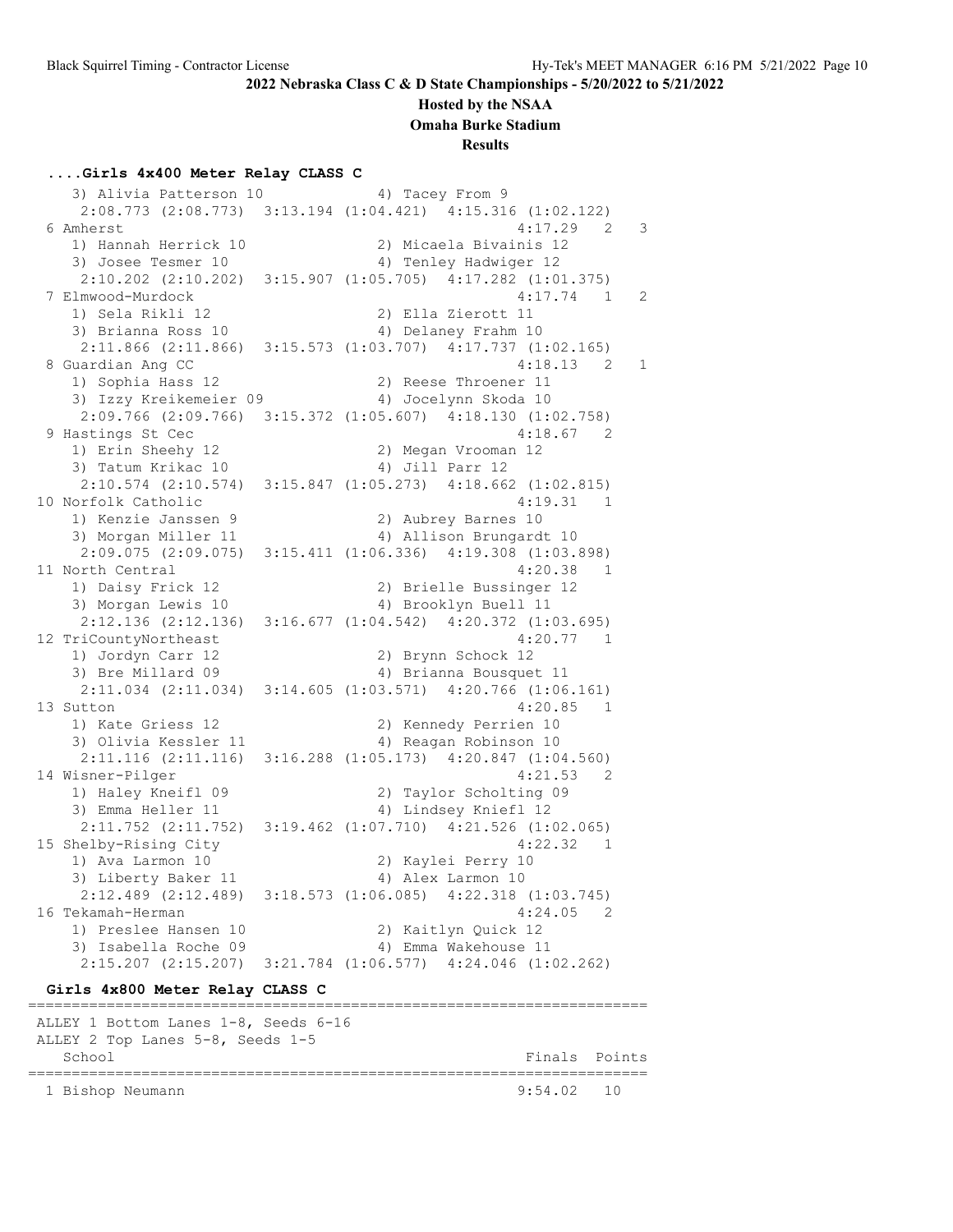#### **Hosted by the NSAA**

**Omaha Burke Stadium**

**Results**

#### **....Girls 4x800 Meter Relay CLASS C**

 1) Cassie Coufal 11 2) Kali Jurgensmeier 12 3) Adelyn Zwick 09 1988 4) Kinslee Bosak 11 2:27.825 (2:27.825) 4:56.027 (2:28.202) 7:25.295 (2:29.268) 9:54.012 (2:28.717) 2 Hastings St Cec 10:03.62 8 1) Jill Parr 12 2) Chloe Rossow 09 3) Erin Sheehy 12 4) Alayna Vargas 10 2:26.895 (2:26.895) 5:03.640 (2:36.745) 7:38.480 (2:34.840) 10:03.613 (2:25.133) 3 Aquinas Catholic 10:13.25 6 1) Miriam Frasher 09 2) Bianca Romshek 10 3) Elizabeth Roh 09 1988 1998 1998 10 2:33.088 (2:33.088) 5:11.451 (2:38.363) 7:45.921 (2:34.470) 10:13.247 (2:27.326) 4 Chase County 10:19.69 5 1) Lucy Spady 12 2) Olivia Spady 9 3) Landree McNair 9 4) Jordan Jablonski 12 2:28.296 (2:28.296) 5:09.407 (2:41.111) 7:48.433 (2:39.026) 10:19.687 (2:31.254) 5 Crofton 10:20.48 4<br>1) Rylie Arens 09 2) Kiera Altwine 12 1) Rylie Arens 09 2) Kiera Altwine 12 3) Elizabeth Wortmann 10 4) Jordyn Arens 10 2:30.797 (2:30.797) 5:18.237 (2:47.440) 7:58.127 (2:39.890) 10:20.471 (2:22.344) 6 North Bend Cent 10:20.77 3 1) Lindsey Emanuel 09 2) Aleya Bourek 12 3) Karlene Bourek 12 4) Sydney Emanuel 12 2:28.783 (2:28.783) 5:04.670 (2:35.887) 7:51.395 (2:46.725) 10:20.768 (2:29.373) 7 Oakland-Craig 10:21.23 2 1) Chaney Nelson 11 2) Maycie Johnson 11 3) Ellen Magnusson 12 4) Adi Rennerfeldt 09 2:27.629 (2:27.629) 5:02.580 (2:34.951) 7:48.461 (2:45.881) 10:21.225 (2:32.764) 8 Louisville 10:24.22 1<br>1) Mira Fosmer 11 2) Megan Gissler 11 1) Mira Fosmer 11 2) Megan Gissler 11 3) WyLeigh Bateman 09 4) Ella Aaberg 11 2:25.597 (2:25.597) 5:07.117 (2:41.520) 7:51.117 (2:44.000) 10:24.213 (2:33.096) 9 Sutton 10:29.04 1) Reagan Robinson 10 2) Olivia Kessler 11 3) Maddie Baxa 11 4) Kennedy Perrien 10 2:30.196 (2:30.196) 5:10.321 (2:40.125) 7:51.169 (2:40.848) 10:29.036 (2:37.867) 10 Hartington CC 10:29.29 1) Lauren Bernecker 09 2) Grace Reifenrath 11 3) Katelyn Arens 09 1988 4) Laney Kathol 11 2:37.516 (2:37.516) 5:15.296 (2:37.780) 8:06.876 (2:51.580) 10:29.286 (2:22.410) 11 Elkhorn Valley 10:30.98 1) Carney Black 12 2) Kennedy Penne 10 3) Kenzie Mosel 12 4) Joslynn Larson 10 2:39.198 (2:39.198) 5:17.495 (2:38.297) 7:44.358 (2:26.863) 10:30.971 (2:46.613)<br>12 Perkins County 10:39.42 12 Perkins County 10:39.42 1) Kenna Busick 9 2) Charis Goodell 9 3) Meredith Gloy 11 4) Libby Cole 9 2:39.513 (2:39.513) 5:20.469 (2:40.956) 8:03.556 (2:43.087) 10:39.416 (2:35.860) 13 Norfolk Catholic 10:42.41 1) Morgan Miller 11 2) CC Kann 11 3) Channatee Robles 11 4) Allison Brungardt 10 2:42.535 (2:42.535) 5:19.415 (2:36.880) 8:02.494 (2:43.079) 10:42.404 (2:39.910) 14 Elmwood-Murdock 10:42.98 1) Bailey Frahm 12 2) Tatum Backemeyer 10 3) Ella Zierott 11 (4) Delaney Frahm 10 2:52.417 (2:52.417) 5:30.370 (2:37.953) 8:09.652 (2:39.282) 10:42.979 (2:33.327)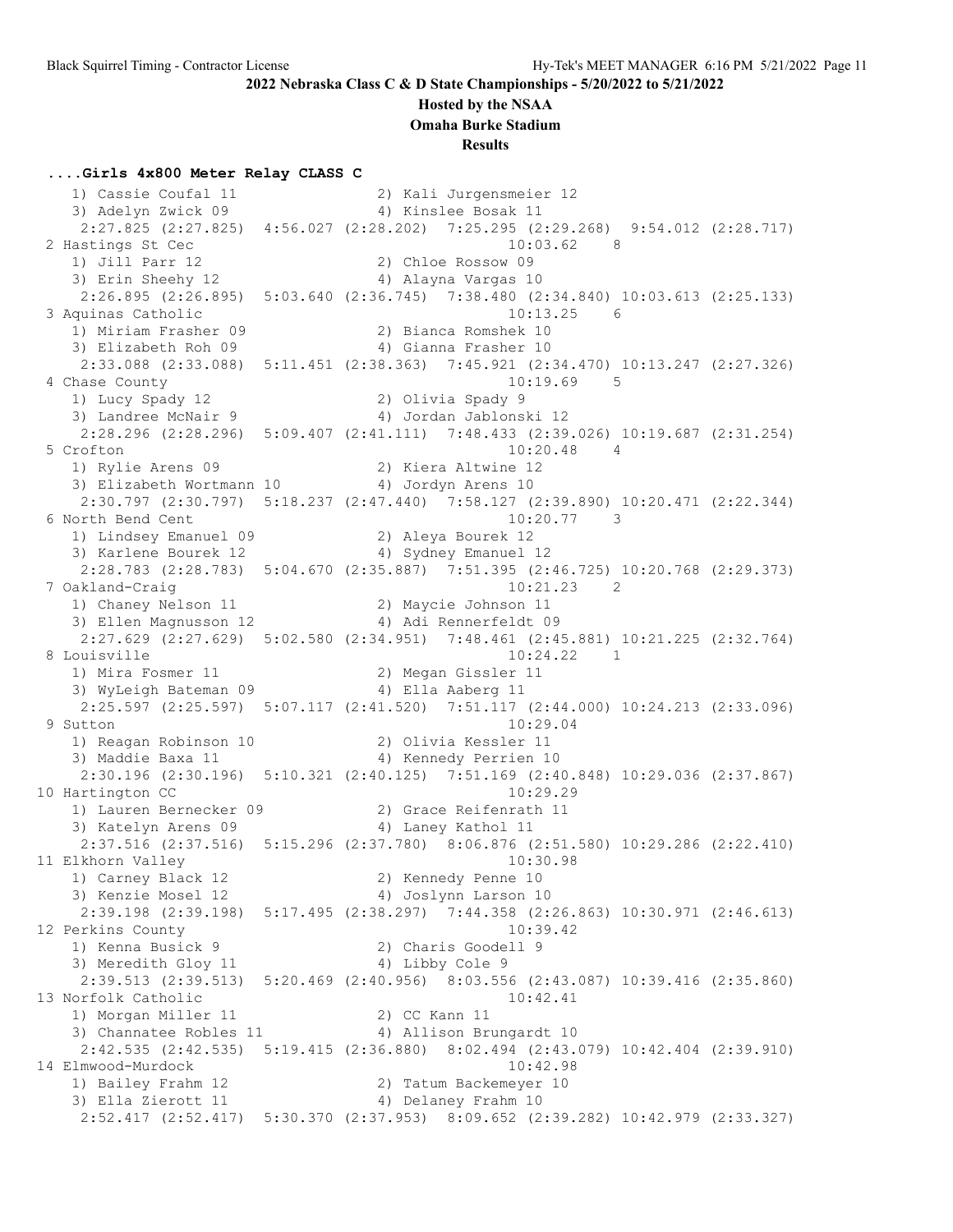## **Hosted by the NSAA**

**Omaha Burke Stadium**

**Results**

#### **....Girls 4x800 Meter Relay CLASS C**

 15 Ravenna 10:51.46 1) Alivia Rager 12 2) Kennedy Hurt 11 3) Samantha Bursaw 11  $\hspace{1cm}$  4) Tori Sklenar 11 2:39.388 (2:39.388) 5:20.330 (2:40.942) 8:06.328 (2:45.998) 10:51.457 (2:45.129) 16 South Loup 11:02.61 1) Ivy Tullis 9 2) Faith Bierman 12 3) Heidi Donegan 12 4) Tallianna Martin 11 2:42.828 (2:42.828) 5:33.200 (2:50.372) 8:26.725 (2:53.525) 11:02.609 (2:35.884)

#### **Girls High Jump CLASS C**

| Name                                                                        | Year School                   | Finals Points |      |
|-----------------------------------------------------------------------------|-------------------------------|---------------|------|
| 1 Bryn McNair<br>4-10 5-00 5-02 5-04 5-06 5-08 5-09.25<br>0 0 0 XO 0 XO XXX | 11 Chase County 5-08.00       |               | 10   |
| 2 Sydney Davis<br>$4-10$ 5-00 5-02 5-04 5-06 5-08<br>0 0 0 0 XO XXX         | 11 Centura                    | $5 - 06.00$   | 8    |
| 3 Channatee Robles<br>$4-10$ 5-00 5-02 5-04 5-06<br>O XXO O XXX<br>$\circ$  | 11 Norfolk Catholic 5-04.00   |               | 6    |
| 4 Ann Bose the Manus<br>$4-10$ 5-00 5-02 5-04 5-06<br>0 0 0 XO XXX          | 10 Southern Vly               | $J5 - 04.00$  | 5    |
| 5 Chloe Hanel<br>$4-10$ 5-00 5-02 5-04<br>O XO O XXX                        | 10 ClarksonLeigh              | $5 - 02.00$   | 4    |
| 6 Ruthie Loomis-Goltl<br>$4-10$ 5-00 5-02 5-04<br>XO O XO XXX               | 11 Bridgeport                 | $J5 - 02.00$  | 3    |
| 7 Paige Crawford<br>$4-10$ 5-00 5-02 5-04<br>O O XXO XXX                    | 11 Centura                    | $J5 - 02.00$  | 1.50 |
| 7 Brianna Russell<br>$4-10$ 5-00 5-02 5-04<br>O O XXO XXX                   | 12 Southern Vly               | J5-02.00      | 1.50 |
| 9 Kali Jurgensmeier<br>$4-10$ 5-00 5-02 5-04<br>XO XXO XXO XXX              | 12 Bishop Neumann             | $J5 - 02.00$  |      |
| 10 Alivia Huxoll<br>$4 - 10$ 5-00 5-02<br>O XO XXX                          | 11 Sutton                     | $5 - 00.00$   |      |
| 10 Bailey Ahlers<br>$4 - 10$ 5-00 5-02<br>O XO XXX                          | 9 Summerland                  | $5 - 00.00$   |      |
| 10 Zoey Walker<br>$4 - 10$ 5-00 5-02<br>O XO XXX                            | 11 Shelby-Rising City 5-00.00 |               |      |
| 13 Abbey Pieper<br>$4 - 10$ 5-00 5-02<br>XXO XXX<br>$\circ$                 | 12 Howells-Dodge              | $J5 - 00.00$  |      |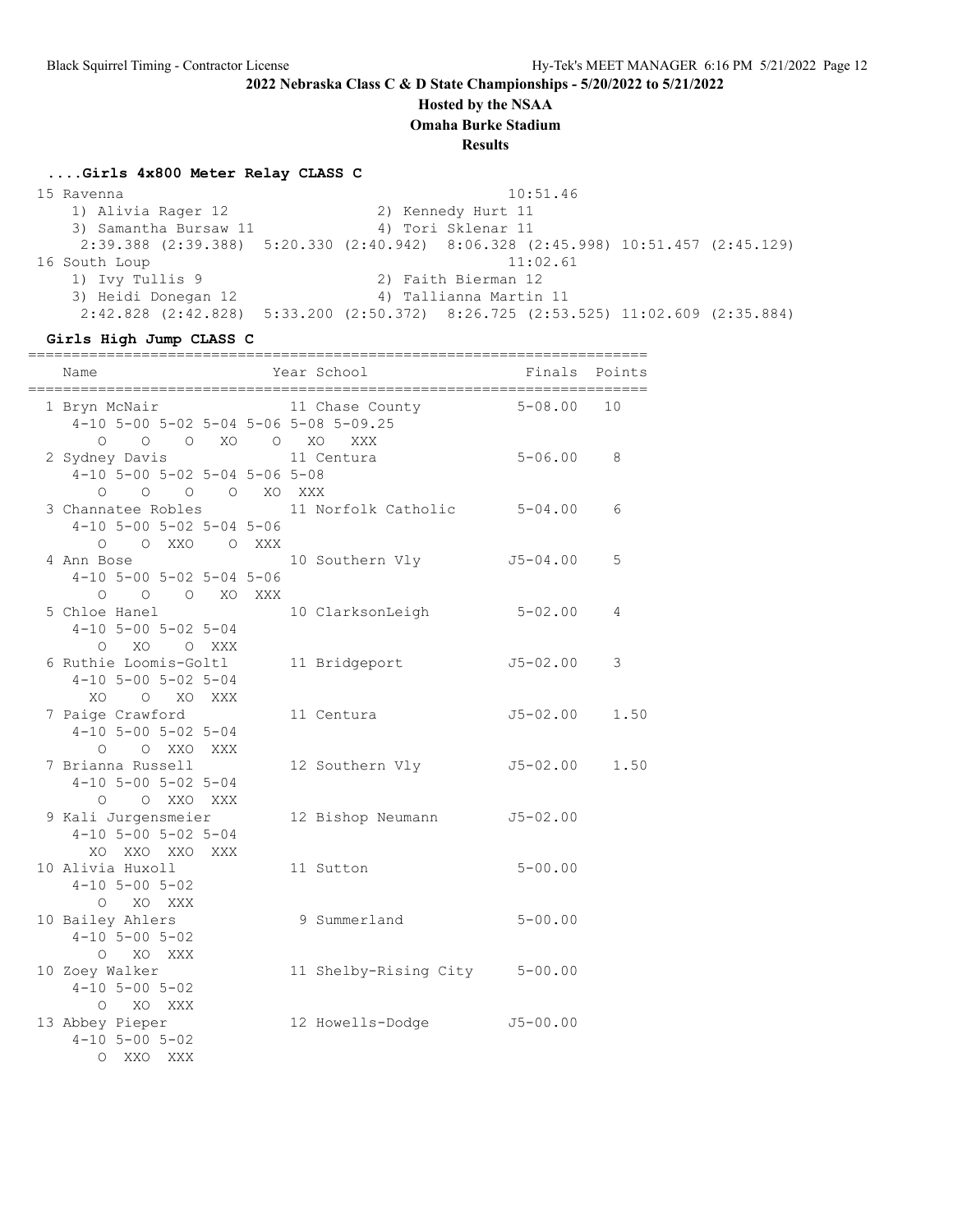# **Hosted by the NSAA**

**Omaha Burke Stadium**

## **Results**

| Girls High Jump CLASS C                                    |                             |              |
|------------------------------------------------------------|-----------------------------|--------------|
| 14 Bridget Whitney<br>$4 - 10$ 5 - 00 5 - 02<br>XO XXO XXX | 09 Bishop Neumann           | $J5 - 00.00$ |
| 15 Abby Wachal<br>$4 - 10$ 5-00<br>O XXX                   | 11 Lincoln Lutheran 4-10.00 |              |
| 16 Ellie Morgan<br>$4 - 10$ 5-00<br>XO XXX                 | 9 Wood River                | $J4 - 10.00$ |
| 17 Gracen Evans<br>$4 - 10$ 5-00<br>XXO XXX                | 11 Ponca                    | $J4 - 10.00$ |
| 17 Megan Vrooman<br>$4 - 10$ 5-00<br>XXO XXX               | 12 Hastings St Cec          | $J4 - 10.00$ |
| -- Laci Kirchhoff<br>$4 - 10$<br>XXX                       | 11 Superior                 | NΗ           |
| -- Katelynn Kratz<br>$4 - 10$<br>XXX                       | 10 West Holt                | NH           |
| -- Tori Walker<br>$4 - 10$<br>XXX                          | 09 Homer                    | NH           |
| -- Kailee Kellum<br>$4 - 10$<br>XXX                        | 11 Valentine                | NΗ           |
| -- Kiley Elkins<br>$4 - 10$<br>XXX X                       | 12 Malcolm                  | NH           |

## **Girls Pole Vault CLASS C**

|  | Name            |         |                |                          |                                              |                                              | Year School and the School                        |         |     |                                                                     | Finals Points |
|--|-----------------|---------|----------------|--------------------------|----------------------------------------------|----------------------------------------------|---------------------------------------------------|---------|-----|---------------------------------------------------------------------|---------------|
|  |                 |         |                |                          |                                              |                                              |                                                   |         |     | 1 Marissa Rerucha               12 Grand Island CC         11-06.00 | 10            |
|  |                 |         |                |                          |                                              |                                              | 8-00 8-06 9-00 9-06 10-00 10-06 11-00 11-06 12-00 |         |     |                                                                     |               |
|  |                 | PPP PPP | PPP            | PPP                      |                                              |                                              | XO.                                               | $\circ$ | XXX |                                                                     |               |
|  | 2 Mya Zohner    |         |                |                          |                                              |                                              | 11 Battle Creek                                   |         |     | $11 - 00.00$                                                        | 8             |
|  |                 |         |                |                          |                                              |                                              | 8-00 8-06 9-00 9-06 10-00 10-06 11-00 11-06       |         |     |                                                                     |               |
|  |                 |         | PPP PPP PPP    | PPP                      | $\circ$ 0                                    | $\circ$                                      | XXO                                               | XXX     |     |                                                                     |               |
|  |                 |         |                |                          |                                              |                                              | 3 Kayla Svoboda 12 Wisner-Pilger                  |         |     | $10 - 06.00$                                                        | .5            |
|  |                 |         |                |                          | 8-00 8-06 9-00 9-06 10-00 10-06 11-00        |                                              |                                                   |         |     |                                                                     |               |
|  | PPP             | PPP     | $\overline{O}$ | $\overline{O}$           |                                              | $\begin{matrix} 0 & 0 \\ 0 & 0 \end{matrix}$ | XXX X                                             |         |     |                                                                     |               |
|  | 3 Jayden Jordan |         |                |                          | 12 Crofton                                   |                                              |                                                   |         |     | $10 - 06.00$                                                        | 5             |
|  |                 |         |                |                          | 8-00 8-06 9-00 9-06 10-00 10-06 11-00        |                                              |                                                   |         |     |                                                                     |               |
|  |                 | PPP PPP | $\overline{O}$ | $\overline{\phantom{0}}$ | $\begin{matrix} 0 & 0 \\ 0 & 0 \end{matrix}$ |                                              | XXX                                               |         |     |                                                                     |               |
|  |                 |         |                |                          | 3 Sadie Rempel 11 Superior                   |                                              |                                                   |         |     | $10 - 06.00$                                                        | 5             |
|  |                 |         |                |                          | 8-00 8-06 9-00 9-06 10-00 10-06 11-00        |                                              |                                                   |         |     |                                                                     |               |
|  |                 | PPP PPP | $\circ$        | $\circ$                  | $\Omega$                                     | $\circ$                                      | XXX                                               |         |     |                                                                     |               |
|  | 6 Kyra Wooden   |         |                |                          | and 11 Centura                               |                                              |                                                   |         |     | $J10-06.00$                                                         | 3             |
|  |                 |         |                |                          | 8-00 8-06 9-00 9-06 10-00 10-06 11-00        |                                              |                                                   |         |     |                                                                     |               |
|  | PPP             | PPP     | $\circ$        | XO                       | $\overline{O}$                               | $\Omega$                                     | XXX                                               |         |     |                                                                     |               |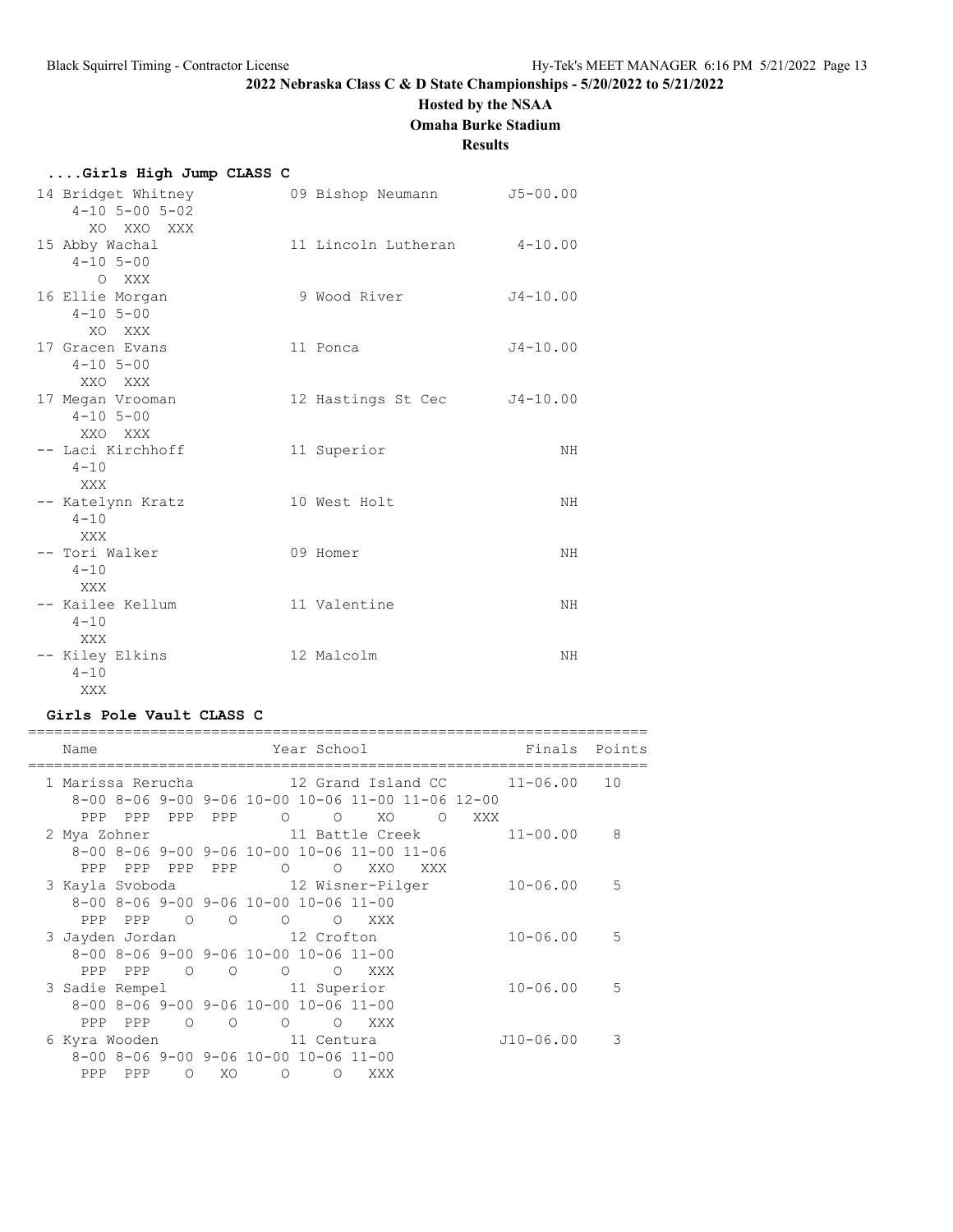## **Hosted by the NSAA**

**Omaha Burke Stadium**

**Results**

## **....Girls Pole Vault CLASS C**

|                                                      | 7 Angelina Schademann and 9 Fillmore Central and J10-06.00 |              | 2           |
|------------------------------------------------------|------------------------------------------------------------|--------------|-------------|
|                                                      | 8-00 8-06 9-00 9-06 10-00 10-06 11-00                      |              |             |
|                                                      | PPP 0 0 0 XO XO<br>XXX                                     |              |             |
| 8 Reagan Cool and the Reagan Cool                    | 12 South Loup J10-06.00                                    |              | $\mathbf 1$ |
|                                                      | 8-00 8-06 9-00 9-06 10-00 10-06 11-00                      |              |             |
|                                                      | PPP 0 0 0 0 XXO XXX                                        |              |             |
|                                                      | 9 Jordan Jablonski 12 Chase County                         | $10 - 00.00$ |             |
| 8-00 8-06 9-00 9-06 10-00 10-06                      |                                                            |              |             |
| PPP PPP 0 0 0 XXX                                    |                                                            |              |             |
|                                                      | 9 Mariah Tessman 10 Heartland                              | $10 - 00.00$ |             |
| $8-00$ $8-06$ $9-00$ $9-06$ $10-00$ $10-06$          |                                                            |              |             |
| PPP PPP 0 0 0 XXX                                    |                                                            |              |             |
| 11 Ali McNair                                        | 11 Chase County J10-00.00                                  |              |             |
| 8-00 8-06 9-00 9-06 10-00 10-06                      |                                                            |              |             |
| PPP O XO XO O XXX                                    |                                                            |              |             |
|                                                      | 12 Brooklyn Buell 11 North Central 510-00.00               |              |             |
| 8-00 8-06 9-00 9-06 10-00 10-06                      |                                                            |              |             |
| PPP 0 0 0 XXO XXX                                    |                                                            |              |             |
|                                                      | 13 Samara Ruether 11 Centennial                            | $9 - 06.00$  |             |
| $8 - 00$ $8 - 06$ $9 - 00$ $9 - 06$ $10 - 00$        |                                                            |              |             |
| O XO XO XO XXX                                       |                                                            |              |             |
|                                                      | 14 Cassie Peatrowsky 11 Guardian Ang CC                    | $9 - 00.00$  |             |
| $8 - 00$ $8 - 06$ $9 - 00$ $9 - 06$                  |                                                            |              |             |
| $O$ $O$ $O$ $XXX$                                    |                                                            |              |             |
| 14 Cierra Dringman                                   | 12 Southern Vly                                            | $9 - 00.00$  |             |
| $8 - 00$ $8 - 06$ $9 - 00$ $9 - 06$                  |                                                            |              |             |
| $\begin{matrix} 0 & 0 & 0 & \text{XXX} \end{matrix}$ |                                                            |              |             |
| 14 Gracen Fehlhafer                                  | 12 Centennial                                              | $9 - 00.00$  |             |
| $8 - 00$ $8 - 06$ $9 - 00$ $9 - 06$                  |                                                            |              |             |
| O O O XXX                                            |                                                            |              |             |
| 17 Natalie Knapp                                     | 12 North Bend Cent J9-00.00                                |              |             |
| $8 - 00$ $8 - 06$ $9 - 00$ $9 - 06$                  |                                                            |              |             |
| XO O O XXX                                           |                                                            |              |             |
| 18 Madison Bishop                                    | 11 North Bend Cent 8-06.00                                 |              |             |
| $8 - 00$ $8 - 06$ $9 - 00$                           |                                                            |              |             |
| O O XXX                                              |                                                            |              |             |
| -- Mani Lange                                        | 10 Hartington-NC                                           | NH           |             |
| $8 - 00$                                             |                                                            |              |             |
| XXX                                                  |                                                            |              |             |

# **Girls Long Jump CLASS C**

===============================================================================

| TOP 9 ADVANCE TO FINALS |  |                                                                                              |  |  |  |  |  |
|-------------------------|--|----------------------------------------------------------------------------------------------|--|--|--|--|--|
| Name                    |  | Finals Wind H# Points<br>Year School                                                         |  |  |  |  |  |
| 1 Ella Gardner          |  | 18-00.75 1.7 3 10<br>11 Superior                                                             |  |  |  |  |  |
|                         |  | $17-07.25(2.3)$ $16-04.25(1.7)$ $17-10(3.2)$ $17-10.75(3.0)$ $18-00.75(1.7)$ $17-03.50(2.3)$ |  |  |  |  |  |
|                         |  |                                                                                              |  |  |  |  |  |
|                         |  | $16-04.25(2.6)$ $16-02.75(2.0)$ $16-01.75(2.4)$ $15-11.75(1.5)$ $17-00(1.3)$ $17-03.25(2.8)$ |  |  |  |  |  |
| 3 Leah Hatch            |  | $16-08.50$ $4.1$ 3 6<br>12 Sandy Creek                                                       |  |  |  |  |  |
|                         |  | $16-01.25(2.7)$ FOUL(3.0) $16-04(2.9)$ $15-06.50(3.1)$ $15-01.50(1.3)$ $16-08.50(4.1)$       |  |  |  |  |  |
| 4 Jordyn Carr           |  | 12 TriCountyNortheast  16-07.00  2.9  3  5                                                   |  |  |  |  |  |
|                         |  | $16-02.50(1.7)$ $16-03.75(3.5)$ $16-00(1.9)$ $16-00.50(1.8)$ $16-05.75(2.2)$ $16-07(2.9)$    |  |  |  |  |  |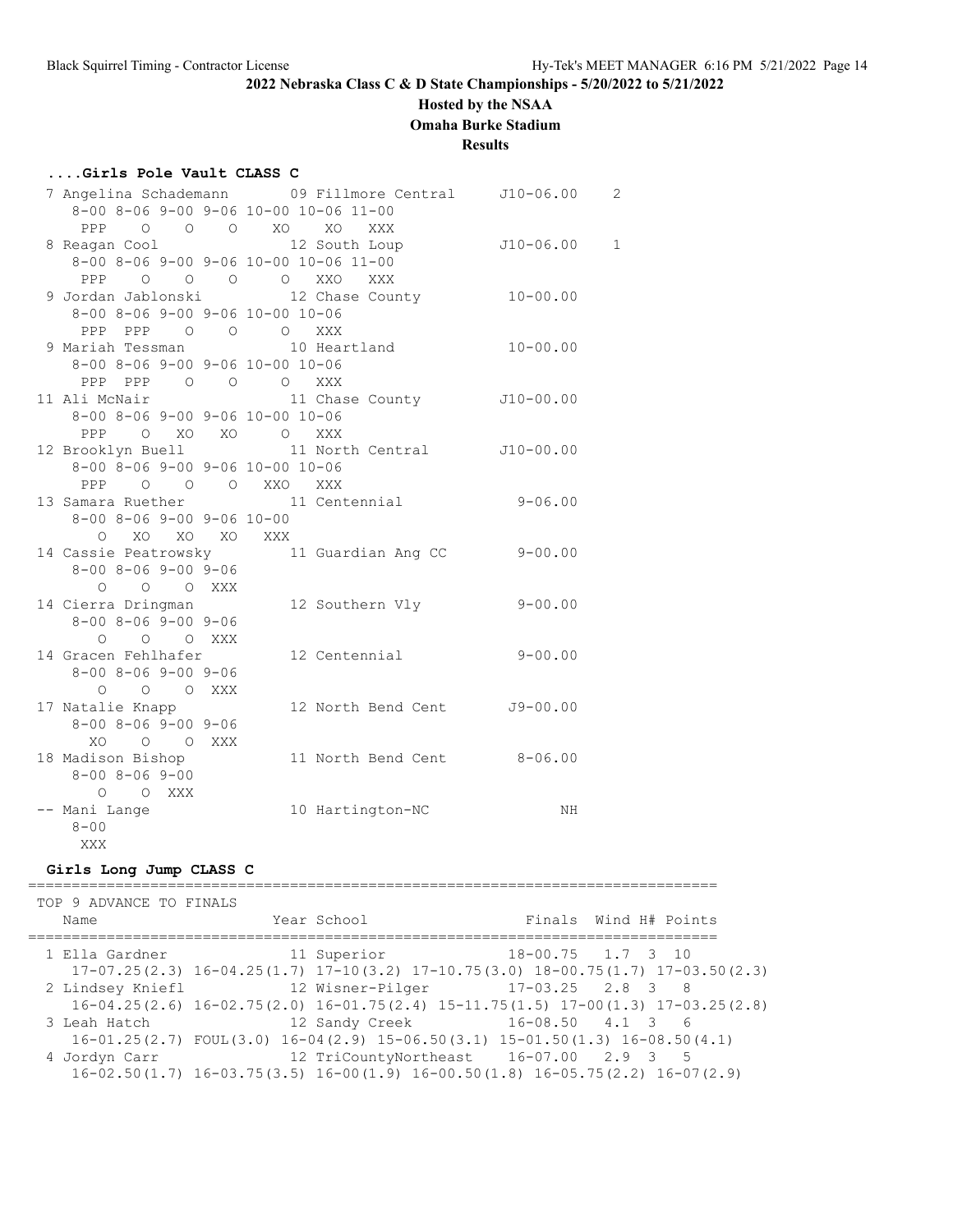#### **Hosted by the NSAA**

**Omaha Burke Stadium**

**Results**

#### **....Girls Long Jump CLASS C**

| 5 Kailee Kellum 11 Valentine 16-06.00 3.1 3 4                                                                                              |  |              |               |  |
|--------------------------------------------------------------------------------------------------------------------------------------------|--|--------------|---------------|--|
| $15-03(2.0)$ $15-09(1.0)$ $16-06(3.1)$ $15-11.75(1.7)$ $16-01(1.4)$ $16-06(1.6)$                                                           |  |              |               |  |
| 6 Abby Wachal 11 Lincoln Lutheran 16-02.50 2.1 2 3                                                                                         |  |              |               |  |
| $16-02.50(2.1)$ $16-01.75(1.9)$ $16-01.25(1.7)$ $15-05.50(2.2)$ $15-04.25(4.2)$ $16-00.50(2.6)$                                            |  |              |               |  |
| 7 Cameryn Goochey 11 Ainsworth 16-01.25 2.2 1 2                                                                                            |  |              |               |  |
| 14-07.50(1.3) 15-09.25(3.4) 16-01.25(2.2) 15-05.50(2.0) 14-06.75(2.6) 15-08.75(3.4)                                                        |  |              |               |  |
| 8 Kaitlyn Emanuel 11 North Bend Cent 16-01.00 1.6 2 1                                                                                      |  |              |               |  |
| FOUL(2.0) $16-01(1.6)$ FOUL(2.2) $15-08.75(3.2)$ FOUL(3.2) $14-06(2.8)$                                                                    |  |              |               |  |
| 9 Hannah Herrick 10 Amherst 15-10.50 1.7 3                                                                                                 |  |              |               |  |
| 15-10.50(1.7) 14-07.25(2.1) 15-08.75(2.4) 15-07.75(3.2) 15-07.75(2.3) 15-09.25(3.3)                                                        |  |              |               |  |
| 10 Hannah Dunning 11 Doniphan-Trumbul 15-09.75 3.6 3                                                                                       |  |              |               |  |
| $15-06.75(2.1)$ $15-09.75(3.6)$ $15-00.25(1.4)$                                                                                            |  |              |               |  |
| 11 Kyra Wooden 11 Centura 515-09.75 2.0 3                                                                                                  |  |              |               |  |
|                                                                                                                                            |  |              |               |  |
| 11 Ayra woodch<br>15-05.25(1.5) 15-09.75(2.0) FOUL(2.0)<br>12 Elie Schmitt<br>15-07.00                                                     |  |              | $3.2 \quad 2$ |  |
|                                                                                                                                            |  |              |               |  |
|                                                                                                                                            |  |              | $2.3 \quad 2$ |  |
|                                                                                                                                            |  |              |               |  |
| 14-06.50(1.4) 15-01(2.4) 15-07(3.2)<br>13 Neely Behrns 12 David City<br>15-07(2.3) 14-01.25(3.1) 14-06.50(2.3)<br>14 Emma Kucera 11 Gibbon |  |              | $2.2$ 2       |  |
| $15-03.25(2.1)$ $14-09.75(2.0)$ $15-05.25(2.2)$                                                                                            |  |              |               |  |
| 15 Addisyn Taake 10 Battle Creek 15-04.25                                                                                                  |  |              | $1.5$ 1       |  |
| $15-03.75(2.5)$ $14-08.25(1.9)$ $15-04.25(1.5)$                                                                                            |  |              |               |  |
| 16 Sophie Humphrey 9 Battle Creek 15-03.25                                                                                                 |  |              | $1.8-2$       |  |
| $15-01.75(2.0)$ $14-11.50(2.5)$ $15-03.25(1.8)$                                                                                            |  |              |               |  |
| 17 Sydney Davis<br>11 Centura<br>15 00 75/1 7) FOIL(2 8) FOIL(2 3)                                                                         |  | $15 - 02.75$ | $1.7-2$       |  |
| 15-02.75(1.7) FOUL(2.8) FOUL(2.3)                                                                                                          |  |              |               |  |
| 18 Kennedy Settje 12 ClarksonLeigh 15-02.25                                                                                                |  |              | $2.3 \quad 1$ |  |
| $15-02.25(2.3)$ $15-01(2.4)$ $14-09.25(1.5)$                                                                                               |  |              |               |  |
| 19 Ava Berkebile 12 Johnson Cty Cent 15-02.00                                                                                              |  |              | $2.4$ 1       |  |
| $15-00.75(2.5)$ $14-09.75(1.8)$ $15-02(2.4)$                                                                                               |  |              |               |  |
| 20 Aubrey Barnes 10 Norfolk Catholic 15-00.50<br>Albrey Barnes<br>14-09(2.1) 14-10.50(3.1) 15-00.50(0.8)<br>12 Homer<br>14-11.75           |  |              | $0.8$ 2       |  |
|                                                                                                                                            |  |              |               |  |
| 21 Skylar Moe 12 Homer                                                                                                                     |  |              | $2.1 \quad 1$ |  |
|                                                                                                                                            |  |              |               |  |
| 22 Haley Johnson 10 Gordon-Rushville 14-10.25                                                                                              |  |              | $2.7 \quad 1$ |  |
| $14-10.25(2.7)$ $14-03.25(1.4)$ $14-06(2.6)$                                                                                               |  |              |               |  |
| 23 Julie Sidak 10 Nebraska Christ 14-04.75                                                                                                 |  |              | $2.6$ 1       |  |
| FOUL $(1.9)$ 14-04.75 $(2.6)$ 14-02.25 $(1.5)$                                                                                             |  |              |               |  |
| 24 Olivia Loomis- Goltl 10 Bridgeport 14-03.25 2.3 1                                                                                       |  |              |               |  |
| $13-11(2.0)$ $14-03.25(2.3)$ FOUL $(2.0)$                                                                                                  |  |              |               |  |

#### **Girls Triple Jump CLASS C**

=============================================================================== TOP 9 ADVANCE TO FINALS Name Year School Finals Wind H# Points =============================================================================== 1 Ella Gardner 11 Superior 37-03.25 3.4 3 10 36-00.75(2.2) 35-03.75(2.5) 33-09.50(1.7) 37-02.75(1.5) 37-03.25(3.4) 37-00(1.6) 2 Kali Jurgensmeier 12 Bishop Neumann 36-04.50 2.0 3 8 35-00.50(2.0) 33-11.75(2.3) 34-08.50(1.7) 36-04.50(2.0) 36-02.50(2.3) FOUL 3 Lindsey Kniefl 12 Wisner-Pilger 36-01.50 1.9 2 6 35-04.75(2.5) 33-03.75(1.5) 35-02.50(0.7) 36-01.50(1.9) FOUL 35-10.25(2.1) 4 Kyla Davis 12 Palmyra 35-10.00 1.0 3 5 FOUL  $35-09.75(1.7) 35-01.25(1.5) 35-01.25(2.2) 35-10(1.0) 35-06.25(1.6)$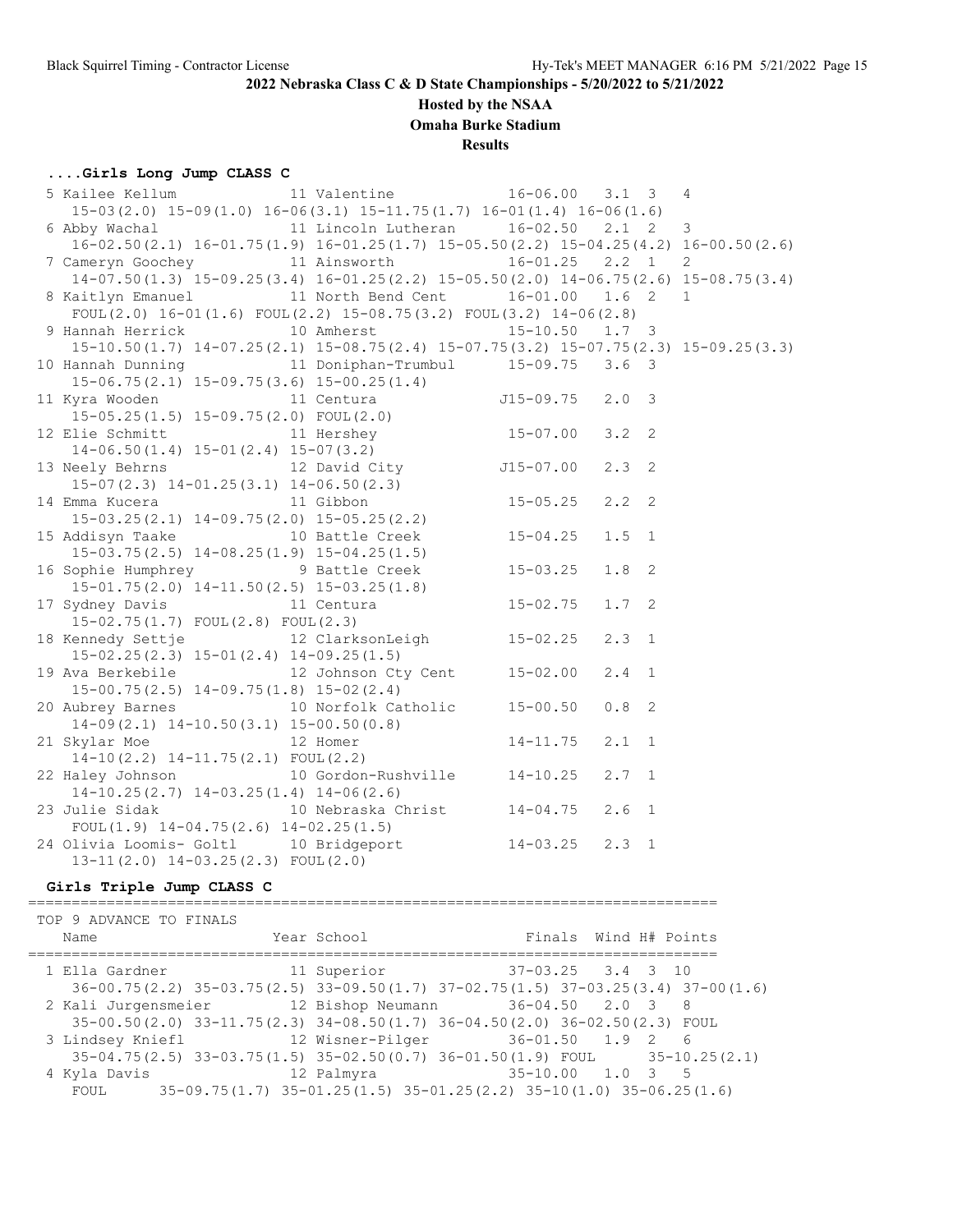## **Hosted by the NSAA**

**Omaha Burke Stadium**

**Results**

## **....Girls Triple Jump CLASS C**

| FOUL 35-03(1.5) 34-03.75(0.8) 34-04(3.0) FOUL FOUL                                                                                                                                |  |               |  |
|-----------------------------------------------------------------------------------------------------------------------------------------------------------------------------------|--|---------------|--|
| 6 Mya Zohner 11 Battle Creek 34-10.00 2.7 2 3                                                                                                                                     |  |               |  |
| 33-06.50(2.9) 33-01.75(2.0) 34-10(2.7) 33-11.75(0.7) 34-04.75(2.7) 34-02.75(2.2)                                                                                                  |  |               |  |
| 7 Jenna Heinz 12 Sandy Creek 34-09.50 1.3 3 2                                                                                                                                     |  |               |  |
| 33-10.75 (1.5) 34-09.50 (1.3) 33-07.25 (1.8) 32-07.25 (3.0) 32-07.75 (2.9) 32-05.25 (0.8)                                                                                         |  |               |  |
| 8 Josi Noble 12 Cross County 34-08.75 1.4 3 1                                                                                                                                     |  |               |  |
| 33-08 (2.2) 34-02.25 (1.1) 34-08.75 (1.4) 34-02.75 (2.9) 34-07.25 (2.5) 33-08 (2.1)                                                                                               |  |               |  |
| 9 Jordyn Carr 12 TriCountyNortheast 34-07.25 1.7 3                                                                                                                                |  |               |  |
| $34-01.50(0.9)$ $32-05.75(2.1)$ $34-07.25(1.7)$ $33-11.50(2.3)$ $32-09.25(2.9)$ $33-07(2.2)$                                                                                      |  |               |  |
| 10 Avery Couch 11 David City 34-06.50 1.2 2                                                                                                                                       |  |               |  |
|                                                                                                                                                                                   |  |               |  |
|                                                                                                                                                                                   |  |               |  |
| 32-03.50(1.4) 34-04.25(1.7) 34-06.50(1.2)<br>11 Hannah Herrick 10 Amherst 33-07.50 0.8 1<br>33-03(1.8) 33-07.50(0.8) 32-04(2.5)<br>12 Sydney Kuchar 9 Battle Creek 33-07.00 1.1 2 |  |               |  |
|                                                                                                                                                                                   |  |               |  |
| $33-03(1.8)$ $33-07(1.1)$ $32-10.25(2.6)$                                                                                                                                         |  |               |  |
| 13 Kendra Petersen 10 Lutheran NE 33-05.50                                                                                                                                        |  | $4.2 \quad 2$ |  |
| $33-05.50(4.2)$ $33-00(3.1)$ $32-00(1.4)$                                                                                                                                         |  |               |  |
|                                                                                                                                                                                   |  | $2.3 \quad 1$ |  |
| 14 Journi Moran<br>33-05(2.3) 33-04.25(1.8) 33-03.25(3.1)<br>15 Caitlin Guenther<br>10 Crofton<br>33-03.75                                                                        |  |               |  |
| 15 Caitlin Guenther 10 Crofton<br>32-11.75(1.7) 33-03.75(2.7) 33-00(0.4)                                                                                                          |  | $2.7-2$       |  |
|                                                                                                                                                                                   |  |               |  |
| 16 Isabel Hass 10 Guardian Ang CC 32-11.00                                                                                                                                        |  | $1.7-2$       |  |
| $32-04.75(2.4)$ $32-11(1.7)$ $32-05.25(1.3)$<br>17 Eden Raymond                                                                                                                   |  |               |  |
|                                                                                                                                                                                   |  | $2.3 \quad 3$ |  |
| 32-10.75(2.3) FOUL FOUL                                                                                                                                                           |  |               |  |
| 18 Kaitlyn Emanuel 11 North Bend Cent 32-10.00                                                                                                                                    |  | $2.0 \t1$     |  |
|                                                                                                                                                                                   |  |               |  |
| $32-10(2.0)$ $31-11.50(1.9)$ $31-00.50(2.8)$<br>$10$ Bayard<br>$32-09.25$<br>$32-09.25$<br>19 Joslyn Hopkins 10 Bayard                                                            |  | $3.9 \quad 1$ |  |
| FOUL $32-09.25(3.9) 32-01(2.1)$<br>FOUL 32-09.25(3.9) 32-01(2.1)<br>20 Caitlin Rempe 12 Sandy Creek 32-04.25                                                                      |  |               |  |
|                                                                                                                                                                                   |  | $2.3 \quad 1$ |  |
| FOUL $32-04.25(2.3)$ $31-05.25(3.5)$                                                                                                                                              |  |               |  |
| 21 Alanea Babb $11 \text{ Malcolm}$ $32-01.50$                                                                                                                                    |  | $2.6$ 1       |  |
|                                                                                                                                                                                   |  |               |  |
|                                                                                                                                                                                   |  | $1.5 \quad 1$ |  |
|                                                                                                                                                                                   |  |               |  |
|                                                                                                                                                                                   |  | $2.9$ 1       |  |
| 30-06.25(1.3) 31-11.25(2.2) 32-01.50(2.6)<br>22 Kyndall Sprague 10 Morrill 31-07.00<br>31-07(1.5) PASS FOUL<br>23 Grace John 10 Amherst 30-11.00<br>30-10.50(2.3) FOUL 30-11(2.9) |  |               |  |
|                                                                                                                                                                                   |  | 3             |  |
|                                                                                                                                                                                   |  |               |  |
|                                                                                                                                                                                   |  |               |  |

## **Girls Shot Put CLASS C**

| TOP 9 ADVANCE TO FINAL                                      |  |                    |       |                              |                  |                  |
|-------------------------------------------------------------|--|--------------------|-------|------------------------------|------------------|------------------|
| Name                                                        |  | Year School        |       |                              |                  | Finals H# Points |
|                                                             |  |                    |       |                              |                  |                  |
| 1 Jessica Stieb                                             |  |                    |       | 11 Arcadia-Loup Cty 47-05.25 |                  | 3 10             |
| $47-05.25$ $46-06$ $45-04$ $44-09.25$ $43-02.50$ $46-04.75$ |  |                    |       |                              |                  |                  |
| 2 Kaitlyn Nelson                                            |  | 12 Ainsworth       |       | $39-06.75$ 3 8               |                  |                  |
| 39-06.75 36-01.25 39-06.50 39-05 FOUL 39-03.50              |  |                    |       |                              |                  |                  |
| 3 Arynn Spence                                              |  | 12 Stanton         |       |                              | $39 - 04.75$ 3 6 |                  |
| 36-00.25 FOUL 39-04.75 FOUL FOUL                            |  |                    | FOUL. |                              |                  |                  |
| 4 Shaye Butler                                              |  | 12 Hastings St Cec |       | $39 - 04.25$ 3 5             |                  |                  |
| 36-11.50 36-05.25 36-08 39-04.25 FOUL 38-05.75              |  |                    |       |                              |                  |                  |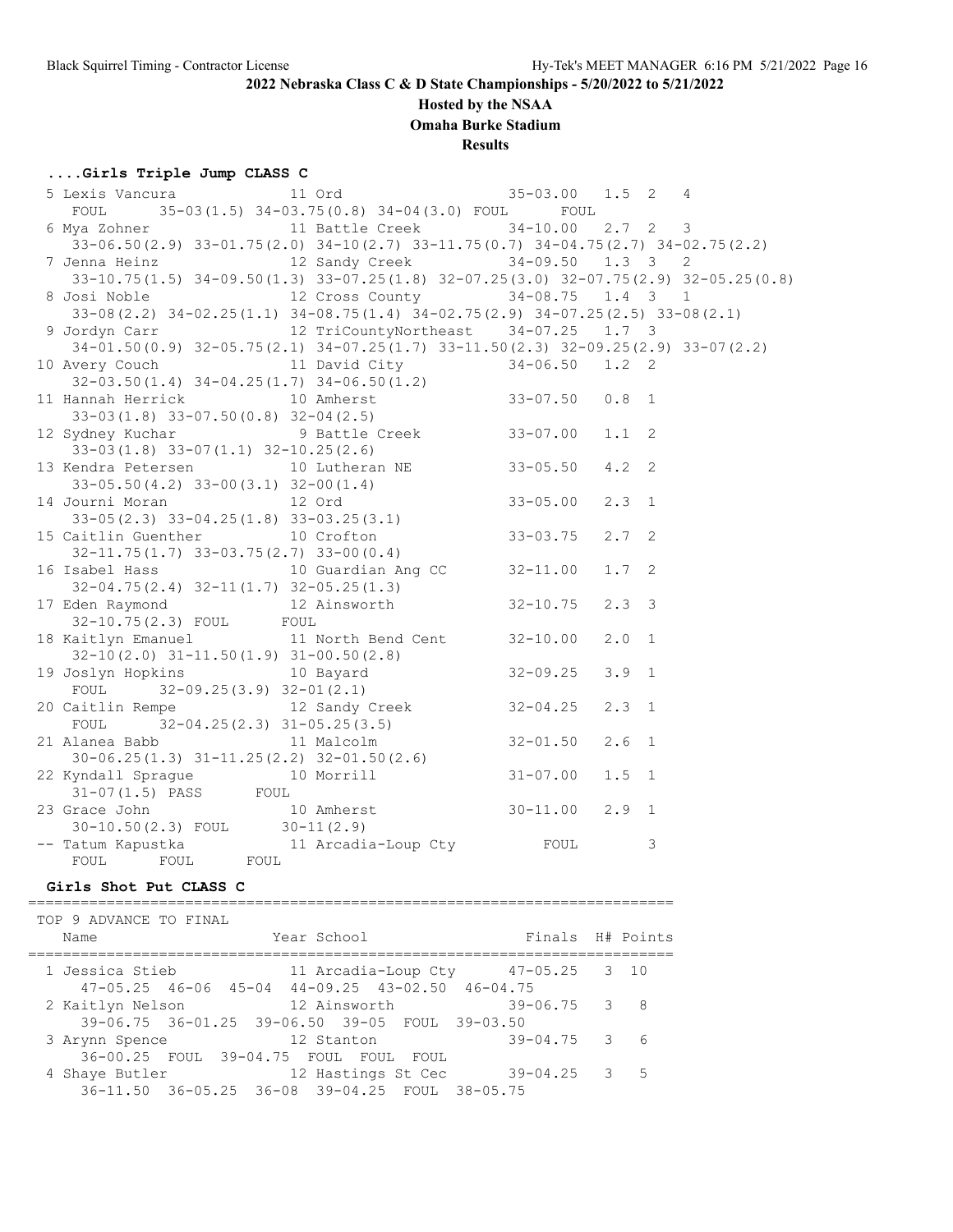## **Hosted by the NSAA**

**Omaha Burke Stadium**

## **Results**

#### **....Girls Shot Put CLASS C**

| 5 Maddie Schneider 10 Grand Island CC 38-00.25                                                   |              |              | $\mathbf{2}$   | 4              |
|--------------------------------------------------------------------------------------------------|--------------|--------------|----------------|----------------|
| 37-04.25 38-00.25 35-00 36-00 FOUL 37-00                                                         |              |              |                |                |
| 6 Berniece McCorkindale 11 Laurel-Conc-Cole 37-05.75                                             |              |              | $\overline{2}$ | $\mathbf{3}$   |
| 36-11.75 37-05.75 37-00.25 35-08.25 35-03.75 35-06.75                                            |              |              |                |                |
| 7 Shayla Meyer 12 Superior 37-03.75                                                              |              |              | 3 <sup>7</sup> | $\overline{c}$ |
| 37-03.75 36-00 36-11 FOUL 37-03.25 37-02.75                                                      |              |              |                |                |
| 8 Marin Reilly 10 Ord 36-03.<br>31-10.25 35-03.75 36-03.50 35-09.50 FOUL 33-03.50                |              | $36 - 03.50$ | $1 \quad$      | 1              |
|                                                                                                  |              |              |                |                |
| 9 Katelynn Oxley 12 Lincoln Lutheran 36-03.00<br>35-00.75 34-03.25 36-03 35-02.75 34-09.75 35-11 |              |              | $\overline{2}$ |                |
|                                                                                                  |              |              |                |                |
| 10 Ryann Sabatka                   10 Hastings St Cec         35-10.25                           |              |              | $\overline{2}$ |                |
| 35-08 35-10.25 FOUL                                                                              |              |              |                |                |
| 11 Jordan Albrecht 12 Johnson Cty Cent 35-05.50                                                  |              |              | $\mathbf{1}$   |                |
| 34-06.25 33-10.25 35-05.50                                                                       |              |              |                |                |
| $12$ Lexi Fiscus $10$ Bayard $35-02.25$                                                          |              |              | $\mathfrak{D}$ |                |
| $35-02.25$ $35-01$ $34-07.25$                                                                    |              |              |                |                |
| 13 Sasha Perrin 12 Howells-Dodge 35-02.00                                                        |              |              | 3              |                |
|                                                                                                  |              |              |                |                |
| FOUL 35-02 FOUL<br>14 Jill Johnson 09 Bishop Neumann 34-09.50                                    |              |              | $\mathbf{1}$   |                |
| $34 - 02.75$ $32 - 06$ $34 - 09.50$                                                              |              |              |                |                |
| 15 Allison Moudry 12 Ord                                                                         | $34 - 08.00$ |              | $\overline{2}$ |                |
| $34-08$ $33-05.75$ $34-05$                                                                       |              |              |                |                |
| 16 Reagan Brummels 11 Battle Creek 34-07.50<br>33-07.50 34-03.75 34-07.50                        |              |              | 3              |                |
|                                                                                                  |              |              |                |                |
|                                                                                                  |              |              | $\mathbf{1}$   |                |
| 17 Sarah McKeon 10 Ravenna 34-04.50<br>34-04.50 32-07.50 32-03                                   |              |              |                |                |
| 18 Kylee Hasselmann 12 Grand Island CC 33-10.75                                                  |              |              | $\mathbf{1}$   |                |
| 33-03 32-09.50 33-10.75                                                                          |              |              |                |                |
| 19 Tayelor Butler 12 Hastings St Cec 33-10.50                                                    |              |              | $\mathfrak{D}$ |                |
| 33-10.50 32-08 FOUL                                                                              |              |              |                |                |
| 20 Michalee Brownawell 11 Hershey 32-08.00                                                       |              |              | $\mathbf{1}$   |                |
| Charles Diverse .<br>32-08 31-11.50 FOUL<br>-i Fickhoff 10 Hartington CC 32-02.00                |              |              |                |                |
| 21 Lexi Eickhoff                                                                                 |              |              | $\overline{2}$ |                |
|                                                                                                  |              |              |                |                |
| 22 McKinley Grover 10 Gordon-Rushville 332-02.00                                                 |              |              | 3              |                |
| FOUL FOUL 32-02                                                                                  |              |              |                |                |
| 23 Lauryn Zessin 12 Wood River 31-07.00                                                          |              |              | $\mathbf{1}$   |                |
| $31-05$ $31-07$ $28-06.25$                                                                       |              |              |                |                |
| 24 Kaysha Swartz 11 Bishop Neumann 31-06.25                                                      |              |              | $\mathbf{1}$   |                |
| $31-06.25$ $30-10$ $30-06.75$                                                                    |              |              |                |                |

#### **Girls Discus Throw CLASS C**

========================================================================== TOP 9 ADVANCE TO FINALS Name  $Year School$  Finals  $H#$  Points ========================================================================== 1 Jessica Stieb 11 Arcadia-Loup Cty 137-11 3 10 137-01 127-10 137-11 121-02 FOUL FOUL 2 Ruthie Loomis-Goltl 11 Bridgeport 137-08 3 8 131-02 137-08 130-02 125-05 125-04 127-01 3 Shayla Meyer 12 Superior 136-06 3 6 FOUL FOUL 136-06 126-03 133-11 134-00 4 Abby Stallbaumer 11 South Loup 134-09 3 5 132-05 FOUL 123-07 134-09 127-06 131-09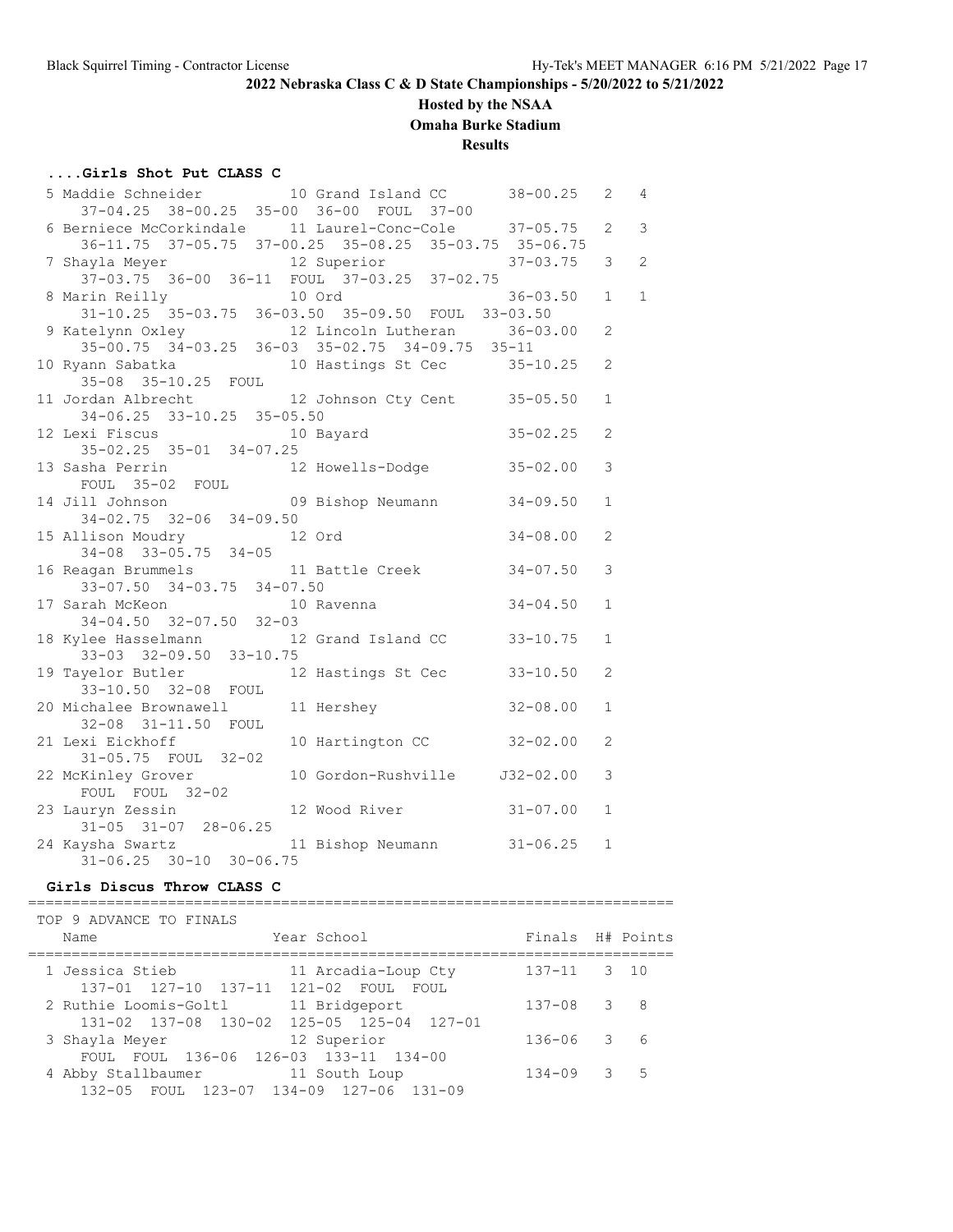## **Hosted by the NSAA**

**Omaha Burke Stadium**

## **Results**

## **....Girls Discus Throw CLASS C**

| 5 McKinley Grover 10 Gordon-Rushville<br>FOUL 125-07 123-02 120-10 114-08 122-03 |                              | $125 - 07$ 2 |                | 4              |
|----------------------------------------------------------------------------------|------------------------------|--------------|----------------|----------------|
| 6 Kaylie Lotspeich 11 Chase County                                               |                              | $124 - 07$   | 3              | $\mathsf 3$    |
| 123-05 109-10 FOUL 110-11 124-07 107-02                                          |                              |              |                |                |
| 7 Kaitlyn Nelson 12 Ainsworth                                                    |                              | $124 - 03$   | $\overline{2}$ | $\overline{2}$ |
| 109-08 116-07 124-03 116-01 106-07 118-02                                        |                              |              |                |                |
| 8 Michalee Brownawell 11 Hershey                                                 |                              | $120 - 11$   | 3              | $\mathbf{1}$   |
| 120-11 FOUL 117-10 114-09 114-09 FOUL                                            |                              |              |                |                |
| 9 Katelynn Oxley 12 Lincoln Lutheran<br>102-00 FOUL 119-11 116-09 110-09 120-04  |                              | $120 - 04$   | $\overline{2}$ |                |
|                                                                                  |                              |              |                |                |
| 10 Sasha Perrin<br>111-00 116-00 108-07                                          | 12 Howells-Dodge             | $116 - 00$   | $\mathfrak{Z}$ |                |
| 11 Ellie Lloyd                                                                   |                              | $115 - 11$   | 2              |                |
| 109-07 FOUL 115-11                                                               | 10 Yutan                     |              |                |                |
| 12 Alyssa Bucholz                                                                | 12 Brld                      | $111 - 09$   | 3              |                |
| 107-02 111-09 103-09                                                             |                              |              |                |                |
| 13 Ava Larmon                                                                    | 10 Shelby-Rising City 110-04 |              | $\mathbf{2}$   |                |
| 93-06 104-03 110-04                                                              |                              |              |                |                |
| 14 Lilly Peterson                                                                | 10 Cross County              | $110 - 02$   | $\mathbf{1}$   |                |
| 109-05 110-02 101-09                                                             |                              |              |                |                |
| 15 Aspen Oliver                                                                  | 12 Wilber-Clatonia           | $108 - 10$   | 2              |                |
| 104-00 108-10 107-04                                                             |                              |              |                |                |
| 16 Atlee Kobza                                                                   | 11 Superior                  | $106 - 08$   | 1              |                |
| FOUL FOUL 106-08                                                                 |                              |              |                |                |
| 17 Cora Schweitzer                                                               | 12 Malcolm                   | $101 - 10$   | $\mathbf{2}$   |                |
| 101-10 89-07 78-07                                                               |                              |              |                |                |
| 18 Allison Moudry<br>96-02 101-04 99-09                                          | 12 Ord                       | $101 - 04$   | $\mathbf{1}$   |                |
| 19 Keira Farritor                                                                | 10 Malcolm                   | $101 - 02$   | $\mathbf{1}$   |                |
| FOUL FOUL 101-02                                                                 |                              |              |                |                |
| 20 Caitlin Guenther                                                              | 10 Crofton                   | $99 - 00$    | $\mathbf{1}$   |                |
| 99-00 92-06 FOUL                                                                 |                              |              |                |                |
| 21 Mikayla Settles                                                               | 10 North Bend Cent           | $95 - 01$    | $\mathbf{1}$   |                |
| 70-02 FOUL 95-01                                                                 |                              |              |                |                |
| 22 Claire Burrell                                                                | 11 Ponca                     | $88 - 11$    | $\mathbf{1}$   |                |
| 88-11 FOUL 75-10                                                                 |                              |              |                |                |
| 23 Sarah McKeon                                                                  | 10 Ravenna                   | $85 - 01$    | 2              |                |
| FOUL 85-01 84-02                                                                 |                              |              |                |                |
| 24 Reagan Brummels                                                               | 11 Battle Creek              | 79-07        | $\mathbf{1}$   |                |
| FOUL FOUL<br>$79 - 07$                                                           |                              |              |                |                |

=========================================================================================

Women - CLASS C - Team Rankings - 17 Events Scored

| 1) Chase County      | 70 | 2) Lincoln Lutheran  | 53    |  |
|----------------------|----|----------------------|-------|--|
| 3) Superior          | 49 | 4) Bishop Neumann    | 36    |  |
| 5) Crofton           | 35 | 5) Hartington CC     | 35    |  |
| 7) Wisner-Pilger     | 27 | 8) Hastings St Cec   | 21    |  |
| 9) Arcadia-Loup Cty  | 20 | 9) Sutherland        | 20    |  |
| 11) Summerland       | 17 | 12) Norfolk Catholic | 16    |  |
| 12) Ainsworth        | 16 | 14) Grand Island CC  | 15    |  |
| 15) David City       | 13 | 16) Centura          | 12.50 |  |
| 17) Valentine        | 12 | 18) Battle Creek     | 11    |  |
| 18) Bridgeport       | 11 | 20) North Bend Cent  | 9     |  |
| 20) Gordon-Rushville | 9  | 22) Sandy Creek      | 8     |  |
|                      |    |                      |       |  |